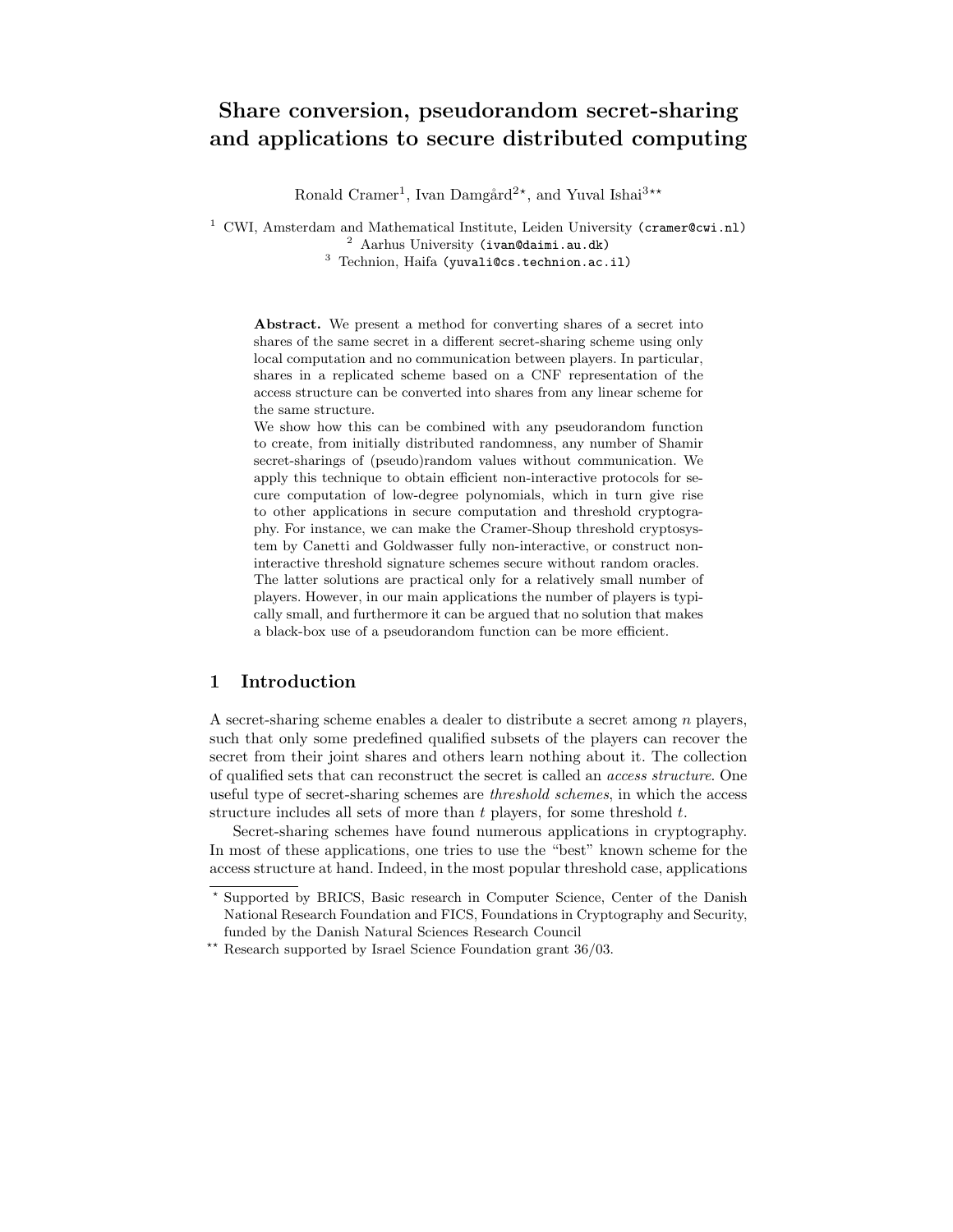typically rely on Shamir's scheme [28], which is optimal with respect to its share size. It turns out, however, that there are contexts where it is not desirable, or even not at all possible, to use the most succinct available secret-sharing scheme. (Some examples will be provided below.) In such contexts it may be beneficial to share a secret using one secret-sharing scheme and later convert its shares to a different representation, corresponding to another secret-sharing scheme, enjoying the relative advantages of both schemes.

Non-interactive share conversion. Motivated by this general scenario, as well as by the more concrete applications discussed below, we introduce and study the following notion of local conversion between secret-sharing schemes. For secret sharing schemes  $S, S'$ , we say that S is locally convertible to S', if any valid S-sharing of a secret s may be converted by means of local transformations (performed by each player separately) to valid, though not necessarily random,  $\mathcal{S}'$ -sharing of the same secret s. Before describing our results on share conversion and their applications, we turn to describe a special class of secret-sharing schemes that play a central role in these results.

Replicated secret-sharing. A very useful type of "inefficient" secret-sharing scheme is the so-called *replicated scheme* [23].<sup>1</sup> The replicated scheme for an access structure  $\Gamma$  proceeds as follows. First, the dealer splits the secret s into additive shares, where each additive share corresponds to some maximal unqualified set  $T \notin \Gamma$ . That is, we view s as an element of some finite field K, and write  $s = \sum_{T \in \mathcal{T}} r_T$ , where  $\mathcal{T}$  is the collection of all maximal unqualified sets, and where the additive shares  $r<sub>T</sub>$  are random subject to the restriction that they add up to s. Then, the dealer distributes to each player  $P_j$  all additive shares  $r_T$  such that  $j \notin T$ .

PSEUDORANDOM SECRET-SHARING. In the threshold case, the replicated scheme involves  $\binom{n}{t}$  additive shares and is thus far worse than Shamir's scheme in terms of share size. However, it enjoys the following key property: shares of a random secret  $s \in K$  consist of replicated instances of random and *independent* elements from K. This property comes handy in applications which require a large number of (pseudo-)random secret-shared values: viewing each replicated share  $r<sub>T</sub>$  as an independent key to a pseudorandom function, we may get a virtually unlimited supply of independent pseudorandom secrets, each shared using the replicated scheme. Thus, we may use this method to obtain replication-shared secrets at a very low amortized cost. The main difficulty is that these shared secrets cannot be securely used in a higher level application without paying the  $\binom{n}{t}$  communication overhead for each secret being used. The goal of share conversion, in this case, would be to locally convert replicated shares of each shared secret used by the application into an equivalent Shamir representation. This would allow to enjoy the best of both worlds, combining the share independence advantage of the replicated scheme with the succinctness advantage of Shamir's scheme.

<sup>&</sup>lt;sup>1</sup> This scheme can also be obtained from the formula-based construction of [6] by using a CNF representation of the access structure. Hence, it is sometimes referred to in the literature as a CNF-based scheme.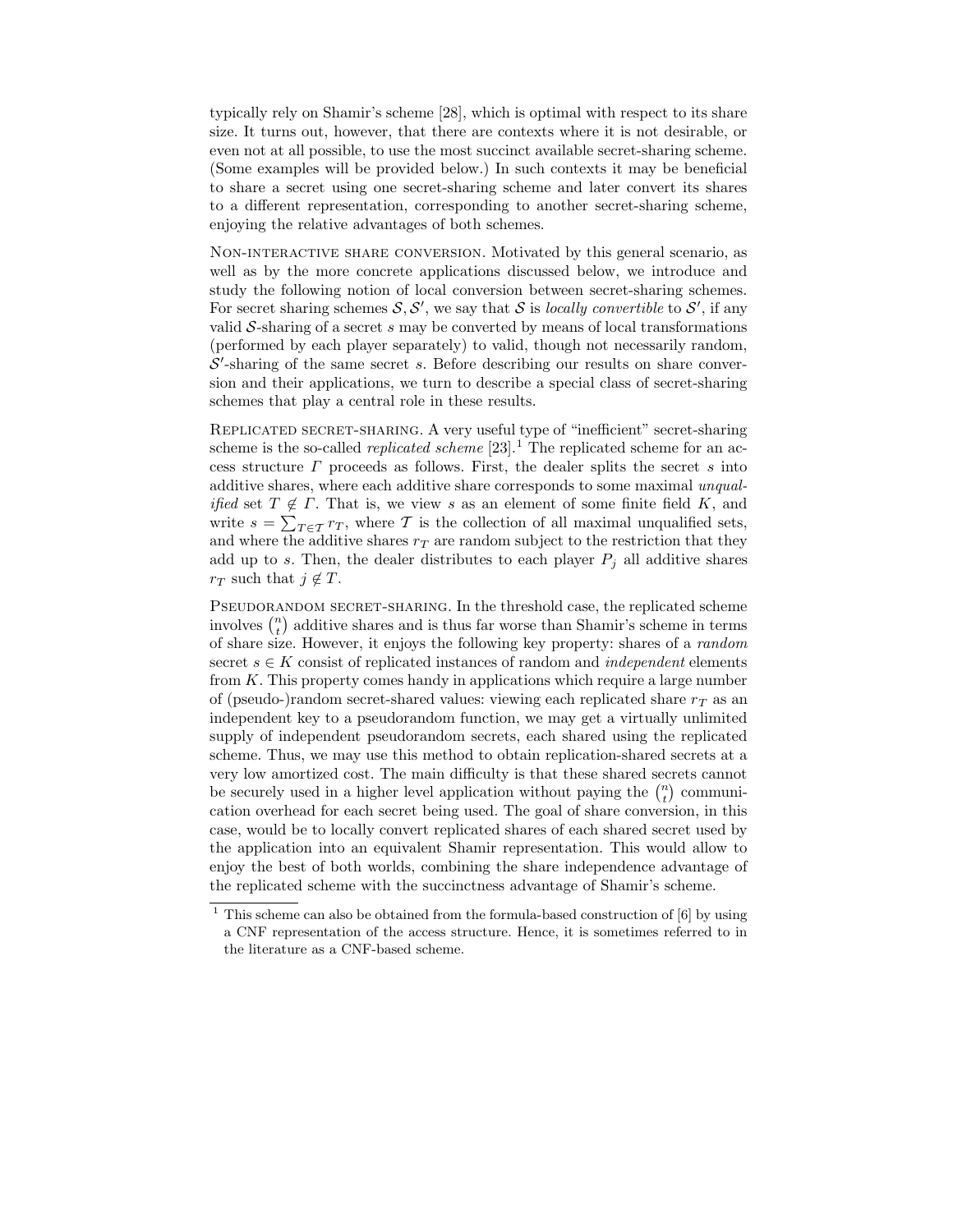#### 1.1 Our Results

Our contribution goes in two directions. First, we put forward the notion of share conversion and obtain some results on the possibility and efficiency of share conversion. Second, we present various applications of our share conversion results, mainly within the domains of multiparty computation and threshold cryptography. We now provide a more detailed account of these results.

Results on share conversion. Our main result is that shares from the replicated scheme described above can be locally converted into shares of any linear scheme<sup>2</sup> for the same (or smaller) access structure. In particular, shares from the replicated scheme for a threshold structure can be converted into Shamir-shares for the same structure. We start by describing a simple conversion procedure for the latter special case, and then generalize it to arbitrary linear schemes and access structures. The general conversion result relies on a representation of the access structure by a canonical span program [24].

The share convertibility relation induces a partial order on secret-sharing schemes. Under this order, the replicated scheme is maximal in the class of all linear schemes realizing a given access structure. We also identify a minimal scheme in this class, and prove some negative results regarding the possibility and efficiency of share conversion. In particular, we show that the  $\binom{n}{t}$  overhead cannot be avoided when converting replicated shares to Shamir shares.

Applications. As discussed above, share conversion can be combined with any pseudorandom function to securely create, from initially distributed randomness, a virtually unlimited supply of Shamir secret sharings of (pseudo)random values without further interaction. We present several applications of this idea in a setting where the cost of pre-distributing  $\binom{n}{t}$  keys can be afforded.

DISTRIBUTED PRFS. We obtain a communication-efficient variant of a distributed PRF construction of Naor, Pinkas, and Reingold [27] by converting its replicated shares to Shamir shares. A natural application of distributed PRFs is to distributing a key-distribution center.

Secure multiparty computation. We present efficient protocols for securely evaluating low-degree polynomials, requiring only two rounds of interaction: a round of broadcast messages followed by a round of point-to-point messages. (If no setup is allowed, then this is provably impossible [19].) Using known techniques, these results for low-degree polynomials can be extended to general functions. In the case of functions which only take a random input (e.g., a function dealing cards to poker players) the first round of broadcasts can be eliminated. Thus, we get efficient and fully non-interactive protocols for distributing a trusted dealer in a wide array of applications.

<sup>&</sup>lt;sup>2</sup> In a linear secret-sharing scheme the secret is taken from a finite field, and each player's share is obtained by computing some linear function of the secret and the dealer's randomness. Essentially all known useful schemes are linear.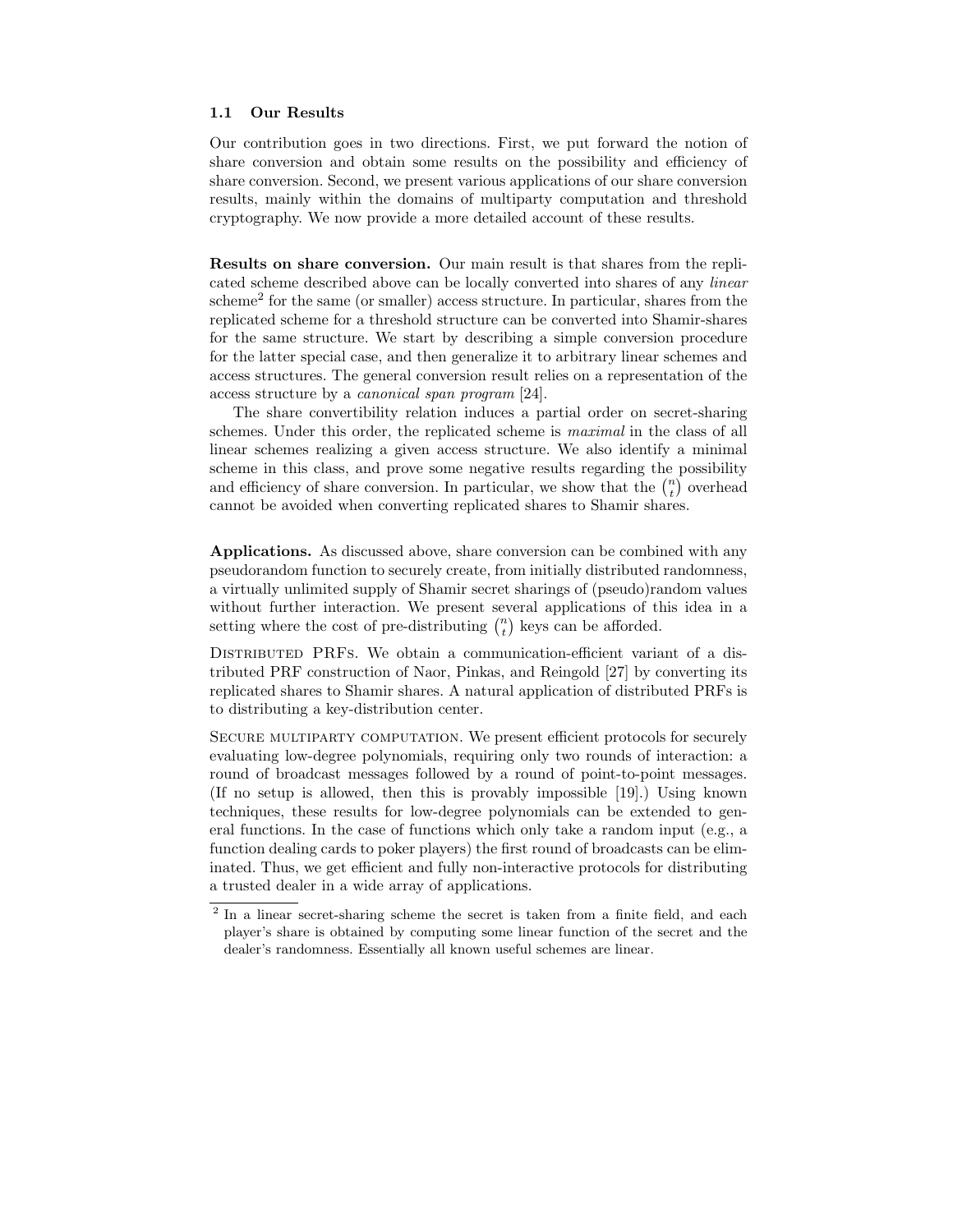THRESHOLD CRYPTOGRAPHY. The above results on multiparty computation can be specialized to obtain non-interactive implementations of threshold cryptosystems, taking advantage of their simple algebraic structure. For instance, we show how to make the Cramer-Shoup threshold cryptosystem by Canetti and Goldwasser [11] fully non-interactive and how to construct non-interactive threshold signature schemes secure without random oracles.

Towards assessing the practicality of these solutions, we note that many of them, in particular the threshold cryptography applications, are designed for a client-server model, where we would typically have a small number of quite powerful servers and some number of (possibly less powerful) clients. Even the application to general multiparty computation can be naturally set in a clientserver model, for instance when a large number of players provide input to a computation, but where it is not practical to have them all participate in the computation – this is then left to a small number of servers. Our solutions fit nicely into such a scenario, since they only require the servers to handle the  $\binom{n}{t}$ overhead locally, and since here  $n$  is the number of servers which is typically small.

It is important to understand that all our applications could have been realized with the same functionality without using share conversion. Instead, the players would work directly on the replicated shares. For instance, this is exactly what was done for distributed PRF's in [27] and could be done for threshold cryptography and multiparty computation by adapting Maurer's techniques [25] in a straightforward way. However, such solutions would be much less practical. First, the  $\binom{n}{t}$  overhead would now also apply to the communication, and hence also to the local computation of the clients. Second, various possibilities for optimization would be lost. For instance, the threshold cryptography applications typically require servers to use shares of fresh (pseudo)random values every time they are called by a client. Using share conversion, many sets of such (Shamir) shares can be generated off-line and stored compactly, making the on-line work and storage of servers efficient in n and t. Without share conversion, the  $\binom{n}{t}$  overhead would apply to the entire storage generated off-line, destroying the on-line advantage. Finally, share conversion also yields significant savings in the local computation performed by the servers. Without share conversion, the servers' computation in our applications would increase (roughly) by a factor of either  $\binom{n}{t}$  or  $\binom{n}{t}^2$ .

CONCEPTUAL CONTRIBUTION. All of the above applications are related to the use of replicated secret-sharing in conjunction with pseudorandomness. But there are also other types of applications which seem to benefit from the use of replicated secret-sharing in different, and sometimes unexpected, ways. For instance, replicated shares yield the most efficient information-theoretic private information retrieval protocols and locally decodable codes [5], the best round complexity for verifiable secret-sharing [18], and the simplest protocols for secure multiparty computation with respect to generalized adversaries [3, 25]. Our results on share conversion provide an explanation for the usefulness of the replicated scheme, suggesting that anything that can be achieved using linear secret-sharing can also be achieved (up to an  $\binom{n}{t}$  overhead) using this specific scheme. This may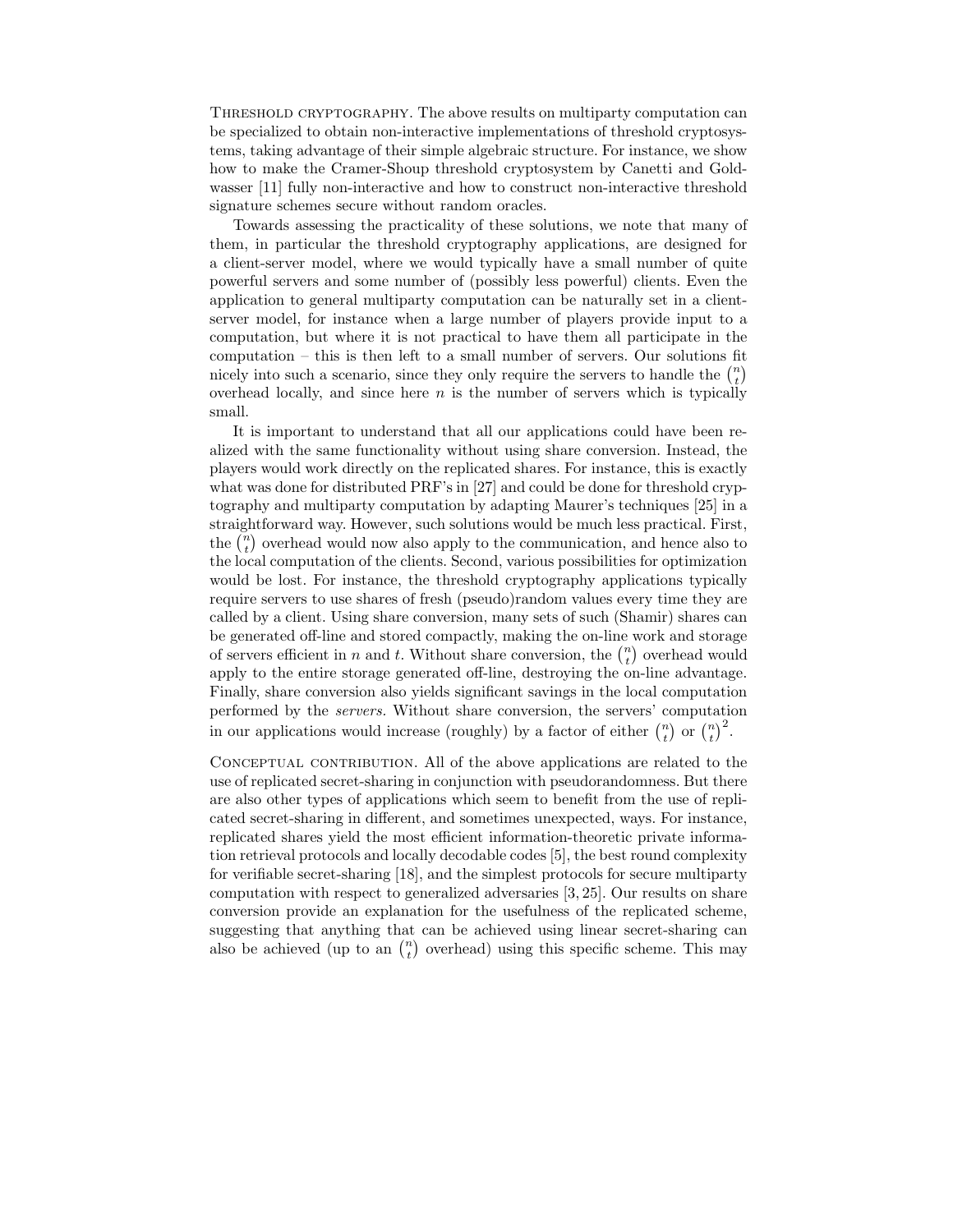also serve as a useful guideline for the design of cryptographic protocols (e.g., when attempting to improve [5]).

Related Work. The idea of distributing pseudorandom functions by replicating independent keys has been previously used by Micali and Sidney [26] and by Naor et al. [27]. However, without the tool of share conversion, their protocols are either very expensive in communication or lose some of their appealing features. We note that an alternative number-theoretic construction of distributed PRFs, suggested in [27], is not suitable for our applications due to the "multiplicative" representation of the output.

Most relevant to the current work is the work on compressing cryptographic resources by Gilboa and Ishai [20]. The problem considered there is that of using replicated pseudorandom sources to securely "compress" useful correlation patterns. In particular, a conversion from replicated shares of a random secret to Shamir shares of a random secret (though not necessarily the same secret) is implicit in their results. The results of [20] do not explicitly refer to the access structure associated with a given correlation pattern, and do not imply our general results on share conversion.

## 2 Preliminaries

We define an *n*-player secret sharing scheme by a tuple  $\mathcal{S} = (K, (S_1, \ldots, S_n), R, D)$ , where K is a finite secret-domain (typically a finite field), each  $S_j$  is a finite share *domain* from which  $P_j$ 's *share* is picked (typically  $S_j = K^{a_j}$  for some  $a_j$ ), R is a probability distribution from which the dealer's random input is picked, and D is a share distribution function mapping a secret  $s$  and a random input  $r$  to an *n*-tuple of shares from  $S_1 \times \cdots \times S_n$ . We say that S realizes an access structure  $\Gamma \subseteq 2^{[n]}$  if it satisfies the following.

- Correctness: For any qualified set  $Q = \{j_1, \ldots, j_m\} \in \Gamma$  there exists a reconstruction function  $\mathsf{rec}_Q : S_{j_1} \times \cdots \times S_{j_m} \to K$  such that for every secret  $s \in K$ , Pr[ $\text{rec}_Q(D(s,R)_Q) = s$ ] = 1, where  $D(s,R)_Q$  denotes a restriction of  $D(s, R)$  to its Q-entries.
- Privacy: for any unqualified set  $U \notin \Gamma$  and secrets  $s, s' \in K$  the random variables  $D(s, R)_U$  and  $D(s', R)_U$  are identically distributed.

In a *linear* secret-sharing scheme  $(LSSS)$  the secret-domain  $K$  is a finite field, and the randomness R is a uniformly random m-tuple  $(r_1, \ldots, r_m) \in K^m$ . The share distribution function D is a linear function of  $s, r_1, \ldots, r_m$ .

In this work we will refer to the following specific LSSS:

1. SHAMIR'S SECRET-SHARING [28]. Let K be a finite field such that  $|K| > n$ . Each player  $P_i$  is assigned a unique non-zero element from  $K$ , which we denote j (by abuse of notation if K is not a prime field). In the  $t$ -private *Shamir scheme*, the dealer picks  $t$  random and independent field elements  $r_1, \ldots, r_t$ , which define the univariate polynomial  $f(y) = s + r_1y + r_2y^2 +$  $\dots + r_t y^t$ , and distributes to each player  $P_j$  the share  $s_j = f(j)$ .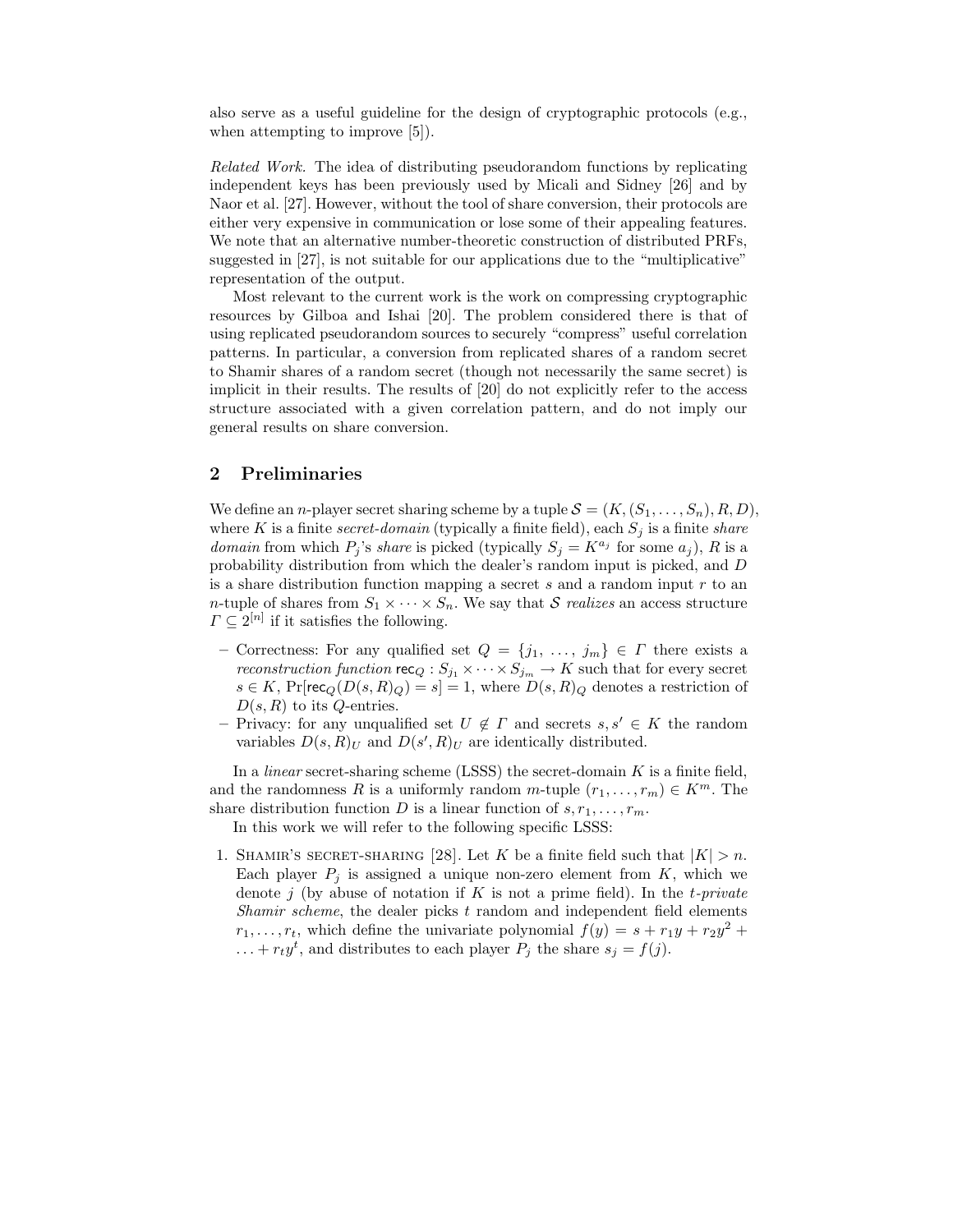- 2. REPLICATED SECRET-SHARING [23]. Let  $\Gamma \subseteq 2^{[n]}$  be a (monotone) access structure, and let  $\mathcal T$  include all maximal unqualified sets of  $\Gamma$ . The replicated scheme for Γ, denoted  $\mathcal{R}_{\Gamma}$ , proceeds as follows. To share a secret  $s \in K$ the dealer first *additively* share s into  $|T|$  shares, each labelled by a different set from T; that is, it lets  $s = \sum_{T \in \mathcal{T}} r_T$  where the shares  $r_T$  are otherwiserandom field elements. Then, the dealer distributes to each player  $P_j$  all shares  $r_T$  such that  $j \notin T$ ; that is,  $P_j$ 's share vector is  $(r_T)_{T \not\ni j}$ . Privacy follows from the fact that members of every maximal unqualified set  $T \in \mathcal{T}$ jointly miss exactly one additive share, namely the share  $r<sub>T</sub>$  (hence members of any unqualified set miss at least one share). On the other hand, since  $\Gamma$  is monotone, a qualified set  $Q \in \Gamma$  cannot be contained in any unqualified set; hence, members of  $Q$  jointly view all shares  $r<sub>T</sub>$  and can thus reconstruct s.
- 3. DNF-based secret-sharing [23]. In the DNF-based scheme, the secret is additively shared between the members of each minimal qualified set, where each additive sharing uses independent randomness. This scheme can be obtained by applying the construction of [6] to the monotone DNF representation of Γ.

In the case of threshold access structures, the latter two schemes may be practical only in contexts where  $\binom{n}{t}$  is not too large. Their asymptotic complexity is polynomial in *n* when  $t = O(1)$  or  $n - t = O(1)$ .

## 3 Share Conversion

In this section we present our main results on local share conversion. We start by defining this notion, which induces a partial order on secret-sharing schemes.

**Definition 1 (Share conversion).** Let  $S$ ,  $S'$  be two secret-sharing scheme over the same secret-domain K. We say that S is locally convertible to S' if there exist local conversion functions  $g_1, \ldots, g_n$  such that the following holds. If  $(s_1, \ldots, s_n)$ are valid shares of a secret s in S (i.e.,  $Pr[D(s, R) = (s_1, \ldots, s_n)] > 0$ ), then  $(g_1(s_1),...,g_n(s_n))$  are valid shares of the same secret s in S'. We denote by g the concatenation of all  $g_i$ , namely  $g(s_1, \ldots, s_n) = (g_1(s_1), \ldots, g_n(s_n))$ , and refer to g as a share conversion function.

Note that the above definition does not require that random shares of a secret s in  $S$  will be converted into random shares of s in  $S'$ . However, due to the locality feature of the conversion, converted shares cannot reveal more information about s than the original shares. Moreover, in typical applications of our technique the converted shares  $S'$  will indeed be random.

### 3.1 From Replicated Shares to Shamir

We first address the important special case of threshold structures. Suppose that a secret s has been shared according to the t-private replicated scheme. Thus, we may write:

$$
s = \sum_{A \subseteq [n] \; : \; |A| = n-t} r_A
$$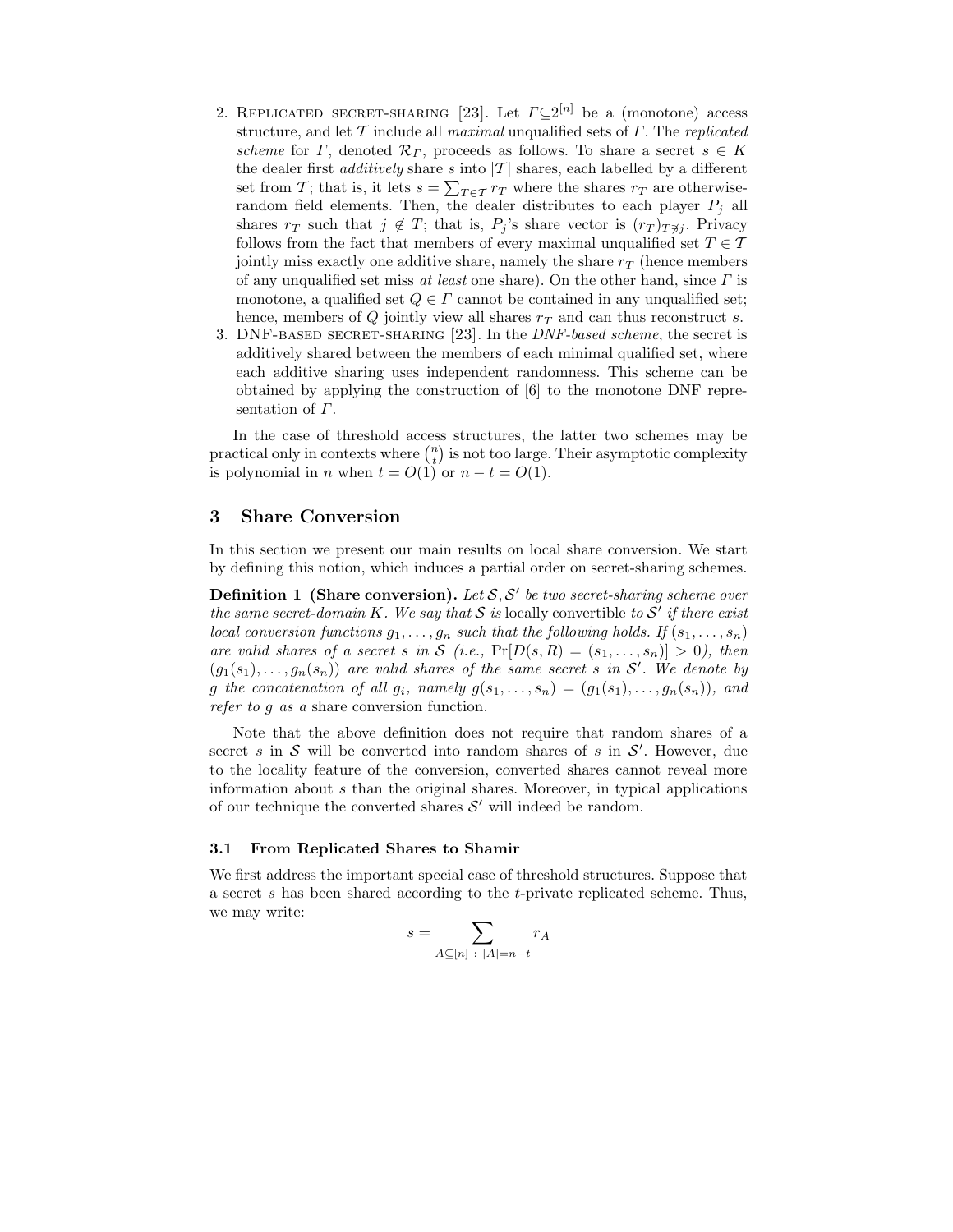where  $r_A$  has been given to all players in A.

To locally convert these shares into shares of  $s$  according to the  $t$ -private Shamir scheme, we assign to player  $P_i$  the point i in the field. Now, for each set  $A\subseteq[n]$  of cardinality  $n-t$ , let  $f_A$  be the (unique) degree-t polynomial such that:

- 1.  $f_A(0) = 1$  and
- 2.  $f_A(i) = 0$  for all  $i \in [n] \setminus A$ .

Each player  $P_i$  can compute a share  $s_i$  as follows:

$$
s_j = \sum_{A \subseteq [n] \; : \; |A| = n-t, j \in A} r_A \cdot f_A(j).
$$

We claim that this results in a set of shares from Shamir's scheme, consistent with the original secret s. To see this, define a polynomial

$$
f = \sum_{A \subseteq [n] \; : \; |A| = n - t} r_A \cdot f_A.
$$

Clearly,  $f$  has degree (at most)  $t$ , and it is straightforward to verify that condition 1 above on the  $f_A$ 's implies  $f(0) = s$  and condition 2 implies  $f(j) = s_j$ .

#### 3.2 Conversion in General

We now generalize the previous conversion result to non-threshold structures. Specifically, we show that shares of the replicated scheme for an arbitrary access structure  $\Gamma$  can be locally converted into shares of any other LSSS for  $\Gamma$  (in fact, even for any  $\Gamma' \subset \Gamma$ ).

To this end, it will be useful to rely on a representation of LSSS via span programs, a linear algebra based model of computation introduced by Karchmer and Wigderson [24]. A span program over the variables  $\{x_1, \ldots, x_n\}$  assigns to each literal  $x_i$  or  $\bar{x}_i$  some subspace of a linear space V. The span program accepts an assignment  $z \in \{0,1\}^n$  if the n subspaces assigned to the satisfied literals span some fixed nonzero vector in  $V$ , referred to as the *target vector*. We will be interested in the monotone version of this model, formalized below.

**Definition 2 (MSP).** A monotone span program *(MSP)* is a triple  $M =$  $(K, M, \rho)$ , where K is a finite field, M is an  $a \times b$  matrix over K, and  $\rho : [a] \to [n]$ labels the rows of M by player indices. The size of  $\mathcal M$  is the number of rows a. For any set  $A\subseteq[n]$  let  $M_A$  denote the submatrix obtained by restricting M to its rows with labels from A (and similarly for any other matrix with a rows). We say that  $M$  accepts  $A$  if the rows of  $M_A$  span the all-ones vector 1. We denote by  $\Gamma_{\mathcal{M}}$  the collection of all sets in  $2^{[n]}$  that are accepted by M, and by  $\mathcal{T}_{\mathcal{M}}$  the collection of maximal sets not accepted by M.

Note that for any MSP  $M$ , the structure  $\Gamma_M$  is monotone. We also note that any nonzero vector could have been used as a target vector; however, the specific choice of 1 will be convenient in what follows. We now associate with any MSP M a corresponding LSSS in which the total number of field elements distributed by the dealer is equal to the size of  $M$ .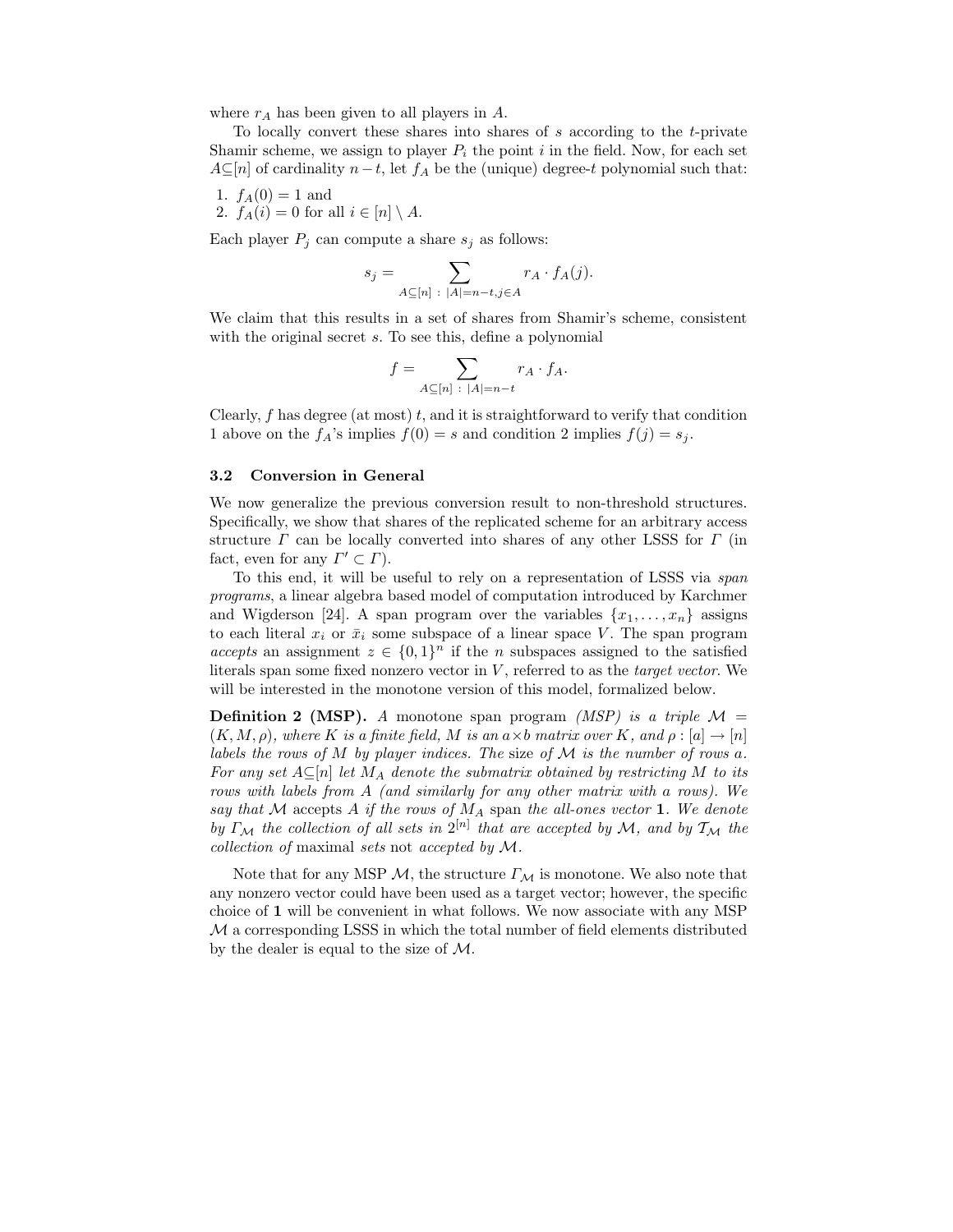Definition 3 (LSSS induced by MSP). Let  $\mathcal{M} = (K, M, \rho)$  be an MSP, where M is an  $a \times b$  matrix. The LSSS induced by M, denoted by  $S_M$ , proceeds as follows. To share a secret  $s \in K$ :

- Additively share s into  $\mathbf{r} = (r_1, \ldots, r_b)$ .
- Evaluate  $s = Mr$ , and distribute to each player  $P_j$  the entries  $s_{\{j\}}$  (i.e., those corresponding to rows labelled by  $j$ ).

It is easy to verify that the induced scheme  $\mathcal{S}_{\mathcal{M}}$  is indeed linear and, in fact, that any LSSS is induced by some corresponding MSP  $\mathcal M.$  Finally, the following claim from [24] establishes the expected link between the MSP semantics and the secret-sharing semantics.

*Claim.* [24] The scheme  $S_M$  realizes the access structure  $\Gamma_M$ .

Towards proving the main result of this section, it will be convenient to use the notion of canonic span programs, introduced in [24]. We use the following monotone version of their construction.

**Definition 4 (Canonic MSP).** Let  $\mathcal{M} = (K, M, \rho)$  be an MSP, where M is an  $a \times b$  matrix. We define a canonic MSP  $\mathcal{M} = (K, \hat{M}, \rho)$  as follows.  $\hat{\mathcal{M}}$  has the same size and row labeling as M, but possibly a different number of columns. Let  $\mathcal{T} = \mathcal{T}_{\mathcal{M}}$  be the collection of maximal unqualified sets of  $\Gamma_{\mathcal{M}}$ . For every  $T \in \mathcal{T}$ , let  $\mathbf{w}^T$  be a length-b column vector satisfying  $M_T \cdot \mathbf{w}^T = 0$  and  $\mathbf{1} \cdot \mathbf{w}^T = 1$ .<sup>3</sup> For each maximal unqualified set  $T \in \mathcal{T}$ , the matrix  $\hat{M}$  will include a corresponding column  $\mathbf{c}^T \stackrel{\text{\tiny def}}{=} M \cdot \mathbf{w}^T$  (so that altogether  $\hat{M}$  has as many columns as sets in  $\mathcal{T}_{\mathcal{M}}$ ).

It can be shown that  $\Gamma_{\hat{\mathcal{M}}} = \Gamma_{\mathcal{M}}$  [24]. (This can also be derived as a corollary of the next two lemmas.) The scheme  $\mathcal{S}_{\hat{\mathcal{M}}}$  induced by the canonic program M may be viewed as a randomness-inefficient implementation of  $\mathcal{S}_{\mathcal{M}}$ . We will use  $S_{\hat{M}}$  as an intermediate scheme in the process of converting shares of the replicated scheme for  $\Gamma_{\mathcal{M}}$  into shares of  $\mathcal{S}_{\mathcal{M}}$ .

**Lemma 1.** The scheme  $S_{\hat{M}}$  is locally convertible to  $S_M$  via the identity function  $g(\mathbf{s}) = \mathbf{s}$ .

*Proof.* We need to show that any valid shares in  $\mathcal{S}_{\hat{\mathcal{M}}}$  could have also been obtained in  $\mathcal{S}_{\mathcal{M}}$  under the same secret s. Let  $\hat{\mathbf{r}} \in K^b$  be some additive sharing of  $s = 1 \cdot \hat{\mathbf{r}}$  induced by the dealer's randomness in  $\mathcal{S}_{\hat{\mathcal{M}}}$ . Let  $\mathbf{r} = W\hat{\mathbf{r}}$  where W is a concatenation of all column vectors  $\mathbf{w}^T$  in the order used for constructing  $\hat{M}$ . By the construction of  $\hat{M}$  we have  $\hat{M} = MW$  and so  $\hat{M}\hat{\mathbf{r}} = MW\hat{\mathbf{r}} = MV$ . Thus, **r** produces the same shares in  $\mathcal{S}_{\mathcal{M}}$  as  $\hat{\mathbf{r}}$  produces in  $\mathcal{S}_{\hat{\mathcal{M}}}$ . Finally, since every  $\mathbf{w}^T$ must satisfy  $1 \cdot \mathbf{w}^T = 1$ , we have  $1 \cdot \mathbf{r} = 1 \cdot W\hat{\mathbf{r}} = 1 \cdot \hat{\mathbf{r}}$ , and thus r is consistent with the same secret s.  $\square$ 

<sup>&</sup>lt;sup>3</sup> The existence of such  $\mathbf{w}^T$  may be argued as follows: Since  $\mathcal M$  does not accept  $T$ , the linear system  $(M_T)^T \cdot \mathbf{x} = 1$  has no solution (where  $(M_T)^T$  is the transpose of  $M_T$ ); hence there must be a way to linearly combine the equations so that a contradiction of the form  $\mathbf{0} \cdot \mathbf{x} = 1$  is obtained.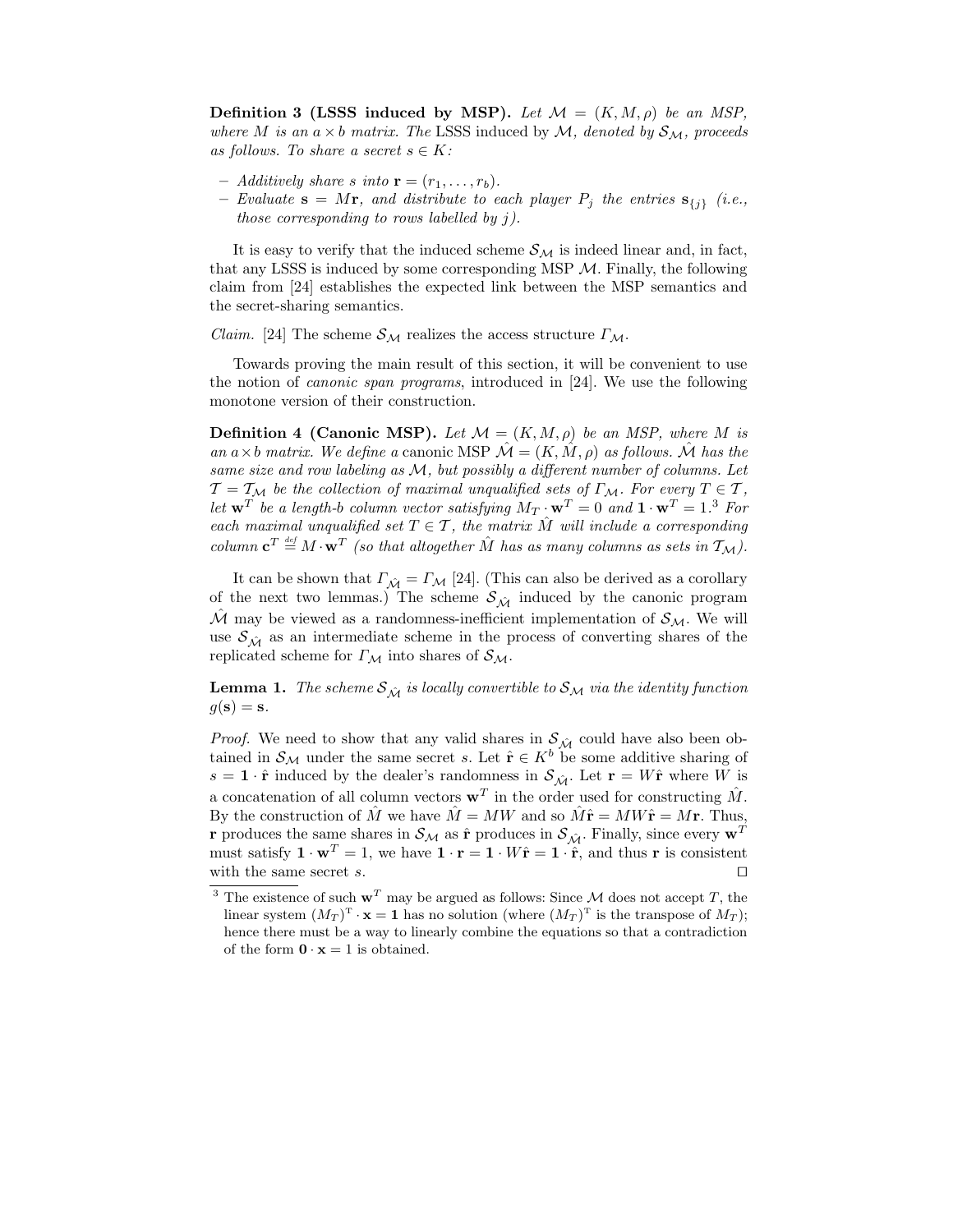**Lemma 2.** Let  $\mathcal{R}_{\Gamma}$  be the replicated scheme realizing  $\Gamma$  over a finite field K,  $\mathcal{M}' = (K, M', \rho')$  an MSP such that  $\Gamma' \stackrel{\text{\tiny def}}{=} \Gamma_{\mathcal{M}'}$  satisfies  $\Gamma' \subseteq \Gamma$ , and  $\hat{\mathcal{M}}' =$  $(K, \hat{M}', \rho')$  a canonic MSP of M'. Then,  $\mathcal{R}_{\Gamma}$  is locally convertible to  $\mathcal{S}_{\hat{\mathcal{M}}'}$ .

*Proof.* Suppose first that  $\Gamma' = \Gamma$ . Let T be the collection of maximal unqualified sets of *Γ*. The  $\mathcal{R}_\Gamma$ -shares viewed by a player  $P_i$  are  $s_i \stackrel{\text{def}}{=} (r_T)_{T \not\ni i}$ , where **r** is an additive sharing of the secret  $s$ . Define the  $i$ -th local conversion function to be

$$
g_i(s_i) = \sum_{T \not\ni i} r_T \cdot \mathbf{c}_{\{i\}}^T.
$$

Since each column  $\mathbf{c}^T$  of  $\hat{M}'$  has only zeros in its T-entries, the above functions  $q_i$  jointly define the conversion function q which maps  $\mathcal{R}_\Gamma$ -shares s, obtained by replicating additive shares  $\mathbf{r} = (r_T)_{T \in \mathcal{T}}$ , into the  $\mathcal{S}_{\hat{\mathcal{M}}'}$ -shares  $\mathbf{s}' = \hat{M}'\mathbf{r}$ . The correctness of this conversion is witnessed by letting  $\mathbf{r}' = \mathbf{r}$ , namely the same additive sharing of s producing s in  $\mathcal{R}_{\Gamma}$  will also produce  $g(\mathbf{s})$  in  $\mathcal{S}_{\hat{\mathcal{M}}'}$ .

The general case, where  $\Gamma'$  may be a proper subset of  $\Gamma$ , is only slightly more involved. Let  $\mathcal{T}'$  denote the maximal unqualified sets in  $\Gamma'$ , and assign to each  $T \in \mathcal{T}$  some set  $T' \in \mathcal{T}'$  containing it. For each  $T' \in \mathcal{T}'$ , define  $r_{T'}$  to be the sum of all  $r_T$  such that T is assigned to T' (or 0 if there is no T assigned to T'). Then, the local conversion functions may be defined by  $g_i(s_i) = \sum_{T' \not\supset i} r_{T'} \mathbf{c}_{\{i\}}^{T'}$ , and the correctness of the induced conversion g is witnessed by letting  $\mathbf{r}' = (r_{T'})_{T' \in T'}$ .  $\Box$ 

As a direct corollary of the last two lemmas (and using the transitivity of local conversions) we get the main result of this section:

**Theorem 1.** The replicated scheme  $\mathcal{R}_{\Gamma}$ , realizing  $\Gamma$  over a field K, is locally convertible to any LSSS over K realizing an access structure  $\Gamma' \subseteq \Gamma$ .

The above proof in fact provides a *constructive* way for defining the local conversion function from  $\mathcal{R}_{\Gamma}$  to any LSSS S realizing  $\Gamma$  (or a subset of  $\Gamma$ ), given an MSP for  $S$ .

Theorem 1 shows that the (CNF-based) replicated scheme  $\mathcal{R}_{\Gamma}$  is maximal with respect to the convertibility relation among all LSSS realizing  $\Gamma$ . Turning to the other extreme, we now argue that the DNF-based scheme (defined in Section 2) is minimal with respect to convertibility.

**Theorem 2.** Any LSSS realizing  $\Gamma$  is convertible to the DNF-based scheme for Γ.

*Proof sketch.* Suppose that s has been shared according to some LSSS  $S$  for  $\Gamma$ . We need to show that each minimal qualified set  $Q \in \Gamma$  can locally compute an additive sharing of s. This easily follows from the linearity of the reconstruction function  $\mathsf{rec}_Q$ .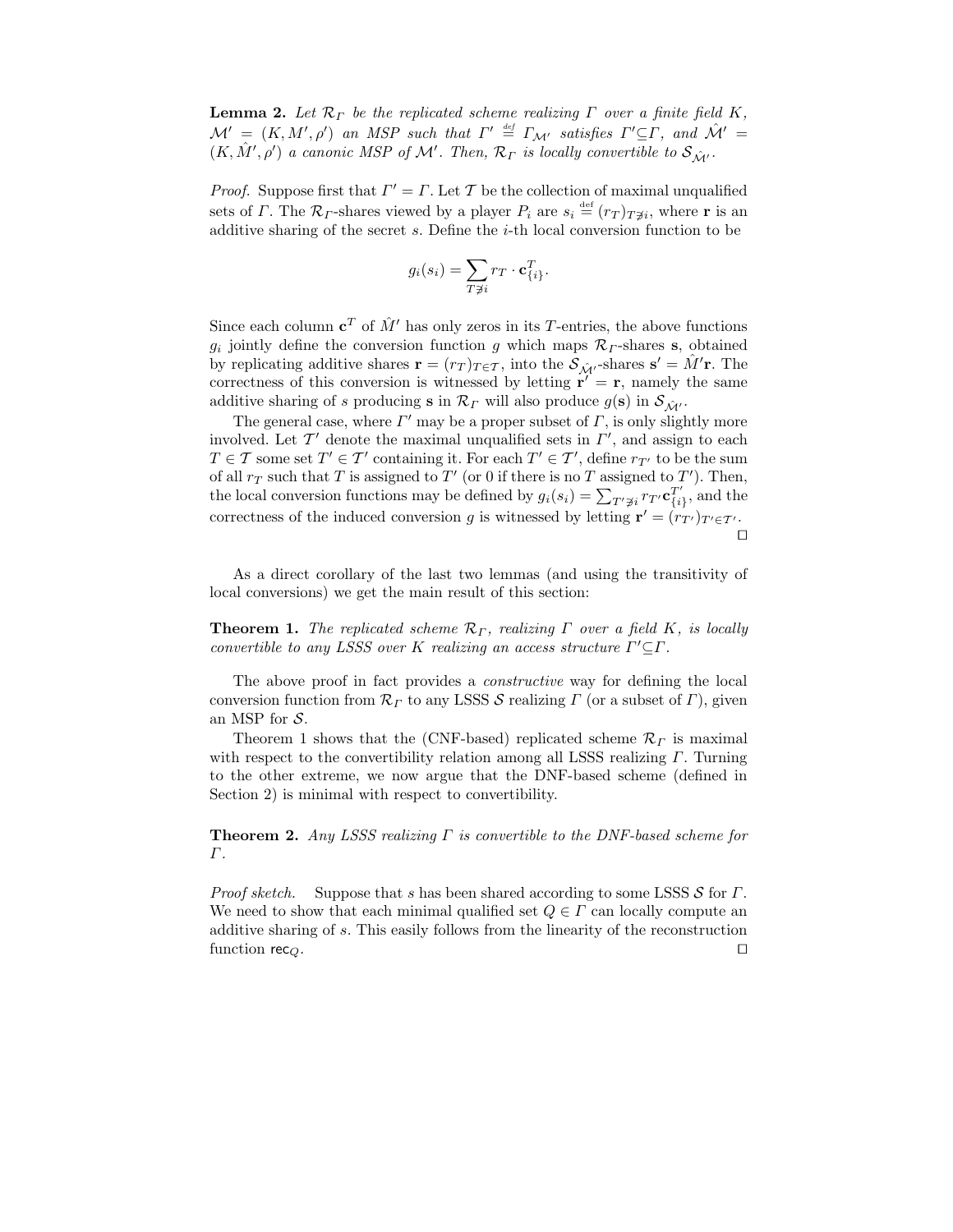#### 3.3 Negative Results for Share Conversion

We now show some negative results related to the possibility and efficiency of share conversion. We start by showing that the convertibility relation is nontrivial, in the sense that not all schemes realizing the same access structure are convertible to each other. In fact, we show that Shamir shares cannot be generally converted to replicated shares.

*Claim.* Let S be the 1-private 3-player Shamir scheme over a field  $K(|K| > 3)$ and  $\mathcal{S}'$  be the replicated scheme with the same parameters. Then  $\mathcal{S}$  is not locally convertible to  $S'$ .

*Proof.* By the correctness requirement, the value of  $g$  on any valid 3-tuple  $(s_1, s_2, s_3)$  of S-shares must take the form  $g(s_1, s_2, s_3) = ((r'_2, r'_3), (r'_1, r'_3), (r'_1, r'_2)).$ We now use the locality requirement to show that  $g$  must be a constant function, contradicting the correctness requirement. Suppose that one of the local functions  $g_i$  is non-constant. Assume wlog that  $g_1(0) \neq g_1(1)$  and that they differ in their first output  $r'_2$ . Then, either  $g(0, s_2, 0)$  outputs illegal  $\mathcal{S}'$ -shares for all  $s_2 \in K$  or  $g(1, s_2, 0)$  outputs illegal S'-shares for all  $s_2 \in K$  (since in either of these cases the first share of  $P_1$  is different from the second share of  $P_3$ ). Since there exist both valid S-shares of the form  $(0, s_2, 0)$  and of the form  $(1, s_2, 0)$ , we obtain the desired contradiction.  $\Box$ 

Motivated by the following applications, it is natural to ask whether one can reduce the amount of replication in the replicated scheme  $\mathcal{R}_{\Gamma}$  and still allow to convert its shares to other useful LSSS for  $\Gamma$ . Specifically, let S be a secret-sharing scheme for  $\Gamma$  with the property that a qualified set of players can reconstruct not only the secret, but also the shares of all players. Note that Shamir's scheme enjoys this property. We show that the scheme  $\mathcal{R}_{\Gamma}$  cannot be replaced by a more efficient replicated scheme which is still convertible to  $\mathcal S$  and at the same time is private with respect to all unqualified sets of  $S$ .

**Definition 5.** A generic conversion scheme from replicated shares to  $S$  consists of a set of independently distributed random variables  $R_1, \ldots, R_m$ , an assignment of a subset  $B_j$  of these to each player  $P_j$ , and local conversion functions  $g_j$  such that if each  $P_j$  applies  $g_j$  to the variables in  $B_j$ , we obtain values  $(s_1, ..., s_n)$ forming consistent  $S$ -shares of some secret s. Furthermore, given the information accessible to any unqualified set of  $\Gamma$ , the uncertainty of s is non-zero.

Note that neither S nor the conversion functions  $g_j$  are assumed to be linear. Also note that the convertibility requirement formulated above is weaker than our default requirement. However, we are about to show a negative result which is only made stronger this way.

**Proposition 1.** For any generic conversion scheme for S as defined above, it holds that m is at least the number of maximal unqualified sets.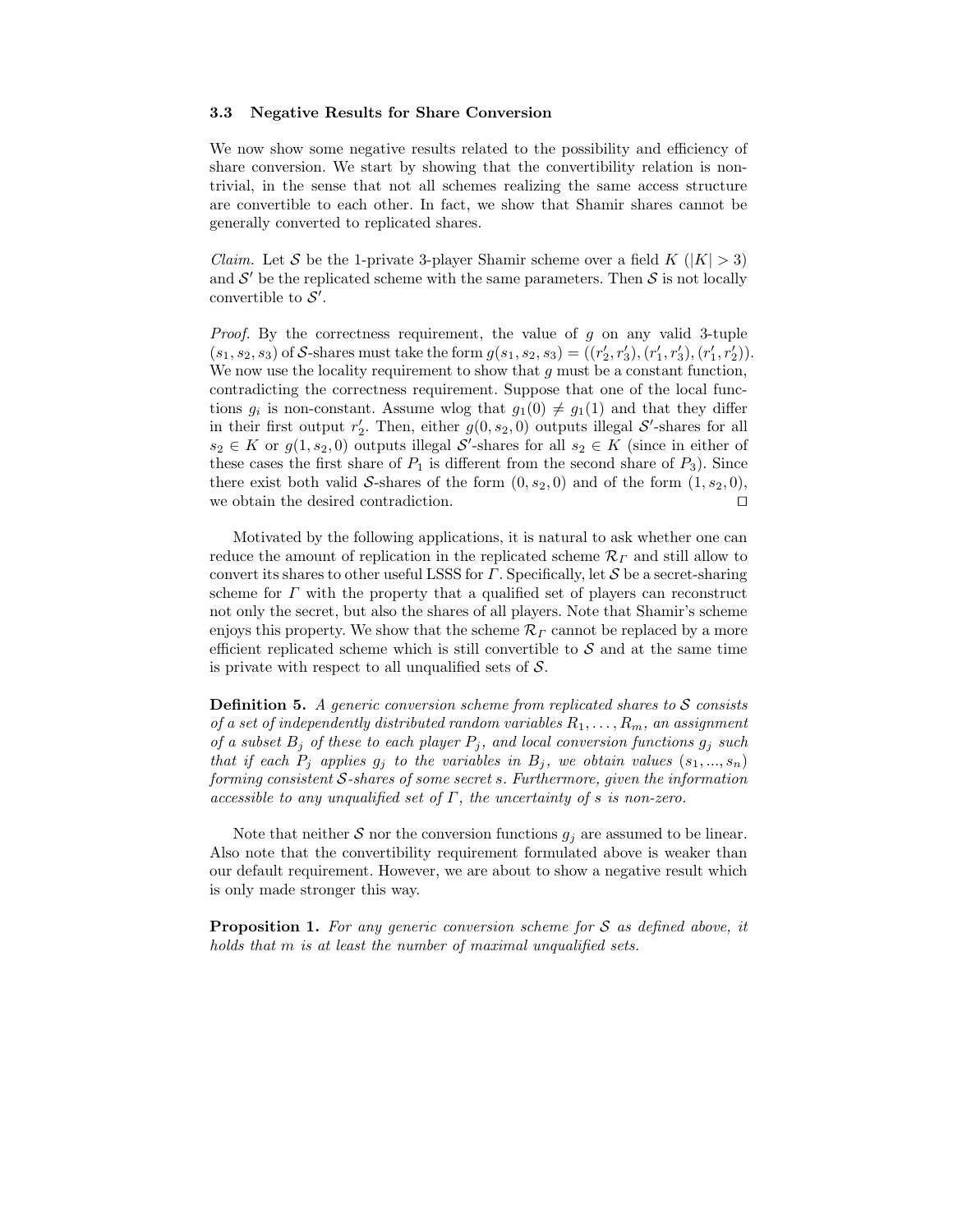*Proof.* Fix any maximal unqualified set T, and let  $B_T$  be the set of  $R_i$ 's known to T. We may assume that for each  $R_i \in B_j$ , it is the case that  $H(s_j | B_j \setminus R_i) > 0$ , i.e.,  $R_i$  is necessary for  $s_j$ . If there was not the case, we could remove  $R_i$  from  $B_j$ and get a more efficient scheme. For each player  $P_j$   $\jmath nT$ , we let  $C_{j,T} = B_j \setminus T$ , thus representing the information available to  $P_j$  but not to T. Each such set must be non-empty, otherwise  $T$  could determine the value of  $s$ .

Now, the set  $T \cup P_j$  is qualified, and hence, for any other  $P_i \notin T$ , it is the case that the share  $s_i = g_i(B_i)$  is uniquely determined from  $B_T \cup B_j$  – by assumption on S. It follows that  $B_i \subset B_T \cup B_j$  and therefore that  $C_{i,T} \subset C_{j,T}$ . If this was not the case, then by independence of the  $R_i$ 's,  $s_i$  would not be uniquely determined from  $B_T \cup B_j$ . Since this argument works for any  $P_j \notin T$ , it follows that in fact  $C_{i,T} = C_{i,T}$ , so we call this set  $C_T$  for short.

Now, consider a different maximal unqualified set  $T'$ . We will be done if we show that  $C_T \cap C_{T'} = \emptyset$ , since this and each  $C_T$  being non-empty means that there must be as many  $R_i$ 's as there are sets  $T$ .

So assume some  $R_i \in C_T \cap C_{T'}$ , and consider a player  $P_j$  who is in  $T' \setminus T$ . This means that  $P_j$  knows all variables in  $C_T$ , in particular also  $R_i$ , but this is a contradiction since  $R_i$  is also in  $C_{T'}$  and  $B_{T'} \cap C_{T'} = \emptyset$  by construction.  $\Box$ 

## 4 Applications

The ability to convert replicated shares to Shamir shares allows to create, from initially distributed randomness, any number of Shamir secret sharings of (pseudo) random values without communication.<sup>4</sup> In this section we present several applications of this idea.

We begin by describing some useful sub-protocols that are common to most of these applications. The first protocol provides precisely the functionality described above: secure generation of (pseudo)random Shamir-shared secrets without communication. Recall the share conversion procedure described in Section 3.1. A secret s has been shared according to the t-private replicated scheme, namely  $s = \sum_{A \subseteq [n]} \frac{1}{A} = 1 - t^T A$  where  $r_A$  has been given to all players in A. To locally convert these shares into Shamir shares, each player  $P_j$  computes its share as  $s_j = \sum_{|A|=n-t, j \in A} r_A \cdot f_A(j)$ , where  $f_A$  is a degree-t polynomial determined by A.

The main observation is that when the secret s is random, all replicated shares  $r_A$  will be random and independent. Hence we may use the initially distributed  $r_A$  as keys to a PRF  $\psi$ . (.), and as long as players agree on a common input a to the function, all players in A can compute  $\psi_{r_A}(a)$  and use it in the above construction in place of  $r_A$ . Concretely, we get the following.

Protocol Pseudorandom Secret-Sharing (PRSS)

Common inputs: a value a and independent keys  $\{r_A\}$  that have been predis-

 $^4$  While we focus the attention on Shamir-based schemes for threshold access structures, the results of this section can be extended to linear schemes realizing general access structures.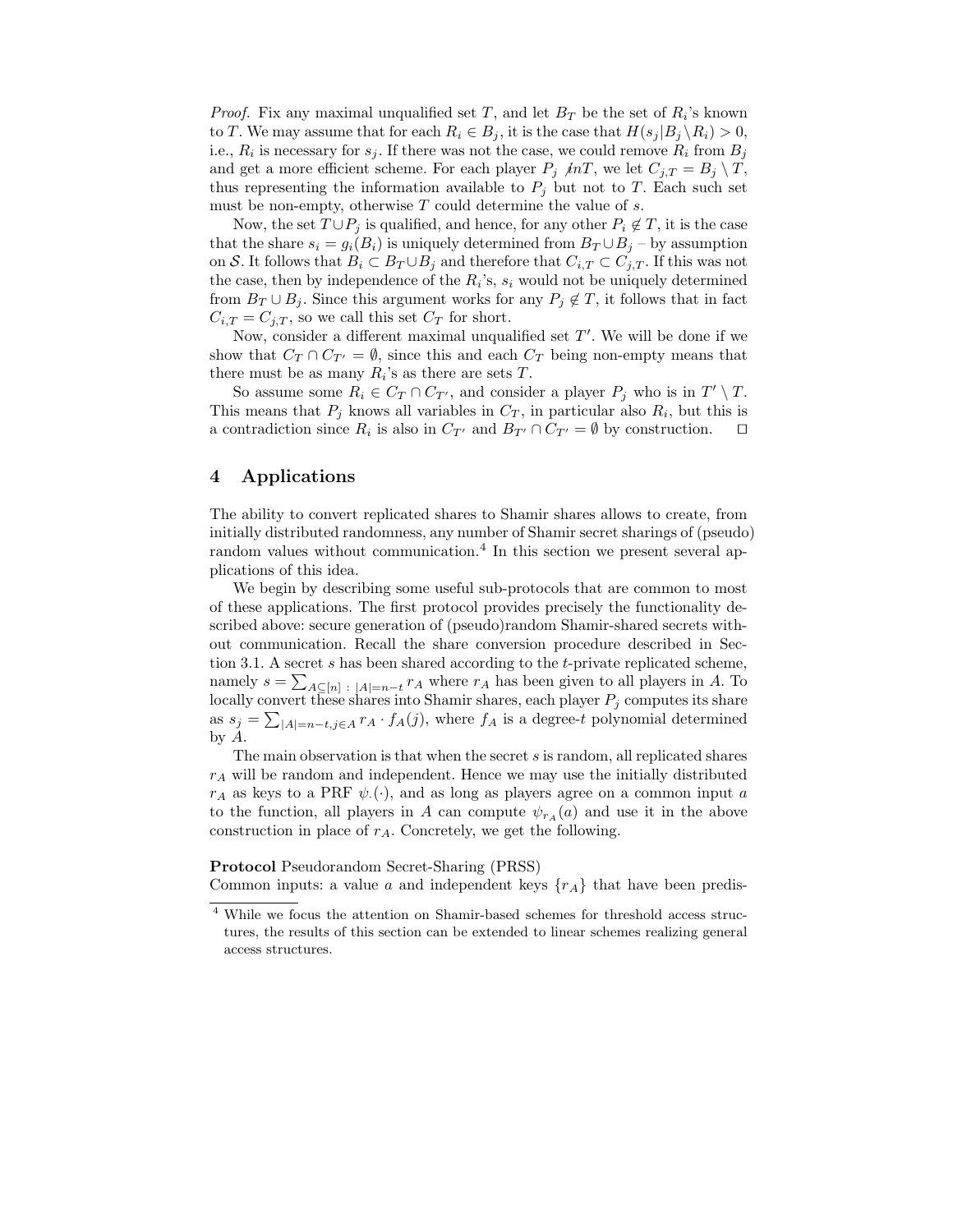tributed as above. Each player  $P_j$  computes his share  $s_j$  as:

$$
s_j = \sum_{A \subseteq [n] \; : \; |A| = n - t, j \in A} \psi_{r_A}(a) \cdot f_A(j) \tag{1}
$$

Note that if we choose  $K$  to be of characteristic 2, we can modify the PRSS protocol so that the shared value is guaranteed to be 0 or 1 by simply using a PRF that always outputs 0 or 1. We call this Binary Pseudorandom Secret-Sharing (BPRSS). Assuming that  $t < n/3$  it is easy to turn this into a non-interactive verifiable secret-sharing scheme, in a model where a broadcast primitive is available: we simply arrange it such that a Dealer knows all the involved keys. This allows him to compute the pseudorandom shared value and correct it into the value he wants to share:

Protocol Non-Interactive Verifiable Secret-Sharing (NIVSS)

Common inputs: a value a and keys  $\{r_A\}$  as above. A dealer D holds all keys as well as an input value  $v \in K$ . Each player  $P_j$  computes a preliminary share  $\tilde{s}_i$  as in Eq. 1. Using his knowledge of the keys,  $D$  computes the secret  $s$  determined by the preliminary shares. D then broadcasts  $(v - s)$ . Each  $P_j$  computes his share as  $\tilde{s}_j + (v - s)$ .

It is straightforward to verify that this creates a valid Shamir sharing of  $v$ if D is honest, and will create a valid sharing of some value no matter how D acts. Furthermore, since  $t < n/3$ , this value can be reconstructed using standard error correction techniques as long as at most  $t$  of the shares are wrong. Finally, for the privacy, we have the following.

Lemma 3. Consider an adversary Adv that corrupts up to t of the players, but not D. Adv may invoke the protocol NIVSS multiple times, (adaptively) choosing a secret  $v_j$  and a distinct evaluation point  $a_j$  at each invocation. The adversary gets to see the executions of NIVSS where in the j-th invocation  $a_i$  is used as the common input and either (case 0)  $v_j$  or (case 1) a random independent value is given as input to D. Assuming the underlying PRF is secure, cases  $\theta$  and  $\theta$  are computationally indistinguishable.

*Proof.* Assume that some  $Adv$  can distinguish case 0 and 1, and make the (worst case) assumption that Adv corrupts t players. This means that only one key  $r_A$ is unknown to  $Adv$ , where A consists of the  $n-t$  uncorrupted players. We build an algorithm Alg that breaks the PRF. It gets oracle access to either  $\psi_{r_A}$  () or a random oracle and must tell the two apart. Alg gets the inputs  $a_j, v_j$  from Adv and at each invocation simply invokes the NIVSS protocol on these inputs, except that it calls the oracle whenever it needs to compute  $\psi_{r_A}$  (). It is now straightforward to verify that if  $Alg$ 's oracle is random,  $Adv$  will see an exact emulation of case 1: in this case the value of s computed at each invocation will be uniformly random and independent of previous values (by uniqueness of  $a_i$ ) and so will  $v_j - s_j$ . On the other hand, if Alg talks to  $\psi_{r_A}$  () we emulate exactly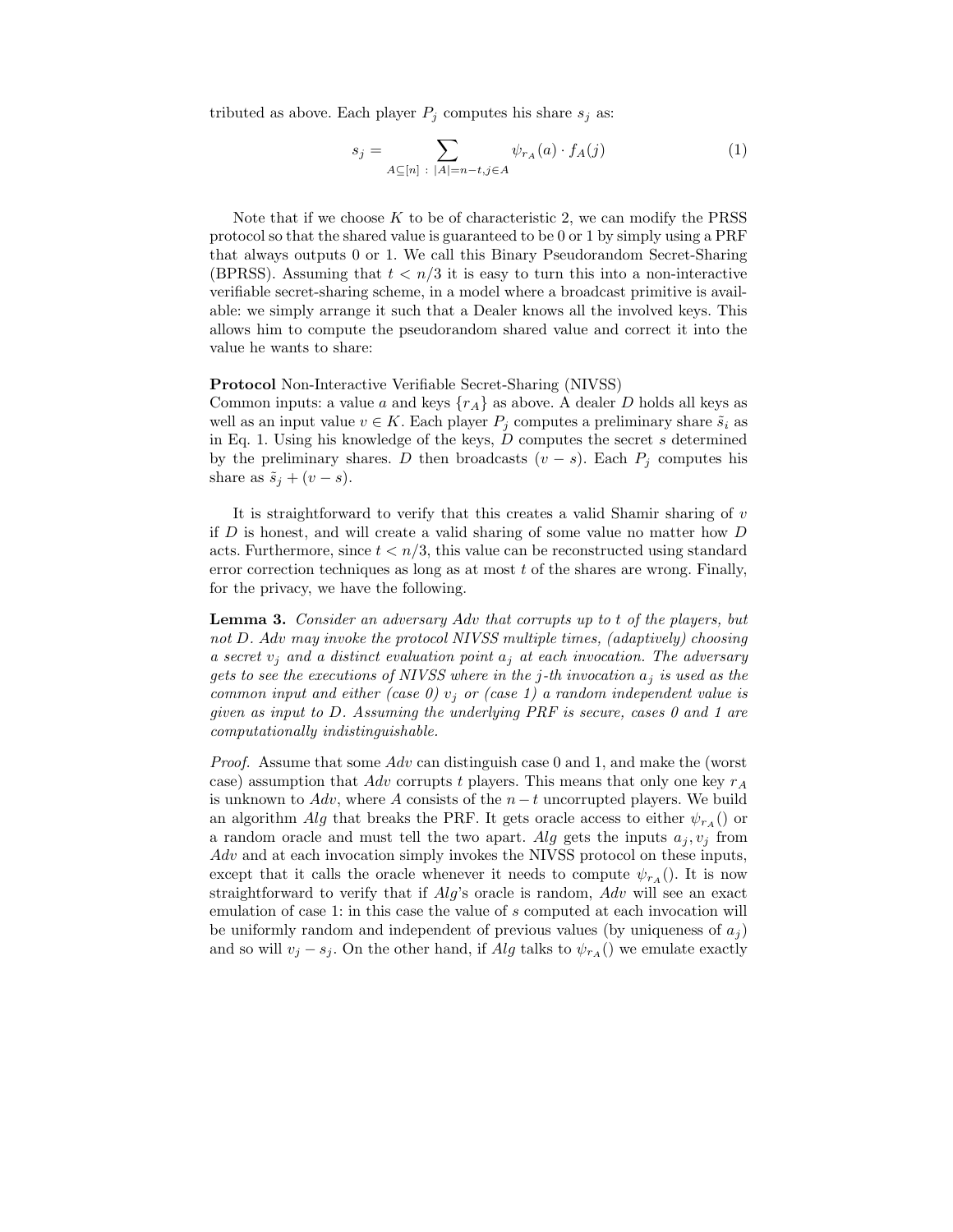case 0. Thus Adv's ability to distinguish case 0 and 1 translates to breaking the PRF with the same advantage.  $\square$ 

It is easy to adapt the NIVSS protocol such that we are guaranteed that the shared value is 0 or 1, along the same lines as the BPRSS protocol. We will refer to this as BNIVSS. Note also that if we just want to create a shared random value known to the dealer, we can simply omit the broadcast step and use the preliminary shares as final shares. We will refer to this as NIVSS without broadcast.

The technique for pseudo-random secret-sharing can be generalized to create sharings of a particular value, such as zero. We explain how this is done for the same threshold t access structure as before, but for polynomials of degree 2t, since this is what we need in the following. Generalizations to other degrees follow easily. Consider a set A of size  $n - t$  and consider the set of polynomials

$$
F_A = \{ f | \deg(f) \le 2t, f(0) = 0, j \notin A \Rightarrow f(j) = 0 \}.
$$

If we think of the set of all degree- $(2t)$  polynomials as a vector space over K, it is easy to see that  $F_A$  is a subspace of dimension  $2t+1-t-1 = t$ . So we choose for each A, once and for all, a basis for  $F_A$  consisting of t polynomials  $f_A^1, ..., f_A^t$ . Finally, we distribute initially t keys  $r_A^1, ..., r_A^t$  to every player in A. This leads to the following protocol:

Protocol Pseudorandom Zero-Sharing (PRZS)

Common input: a value a, keys  $\{r_A^i | i = 1..t, |A| = n - 1\}$  that have been predistributed as above. Each player  $P_i$  computes his share  $s_i$  as:

$$
s_j = \sum_{A\subseteq [n] \text{ : } |A|=n-t, j\in A} \sum_{i=1}^t \psi_{r_A^i}(a)\cdot f_A^i(j)
$$

It is straightforward to verify that this results in shares consistent with the polynomial  $f_0 = \sum_{A, |A|=n-t, P_j \in A} \sum_{i=1}^t \psi_{s_A^i}(a) \cdot f_A^i$ , that  $deg(f_0) \leq 2t$  and that  $f_0(0) = 0.$ 

The above ideas for "non-interactive random secret-sharing" are less efficient if the number of sets  $A$  is large.<sup>5</sup> On the other hand, the pseudo-random function is used as a black-box and hence any pseudo-random function can be used. By Proposition 1, our solution is optimal among a class of generic schemes making a black-box use of a PRF.

 $5$  Note that when t is constant, the number of sets A is polynomial in n. Thus, share conversion allows to efficiently achieve a constant level of privacy with an arbitrarily high level of robustness.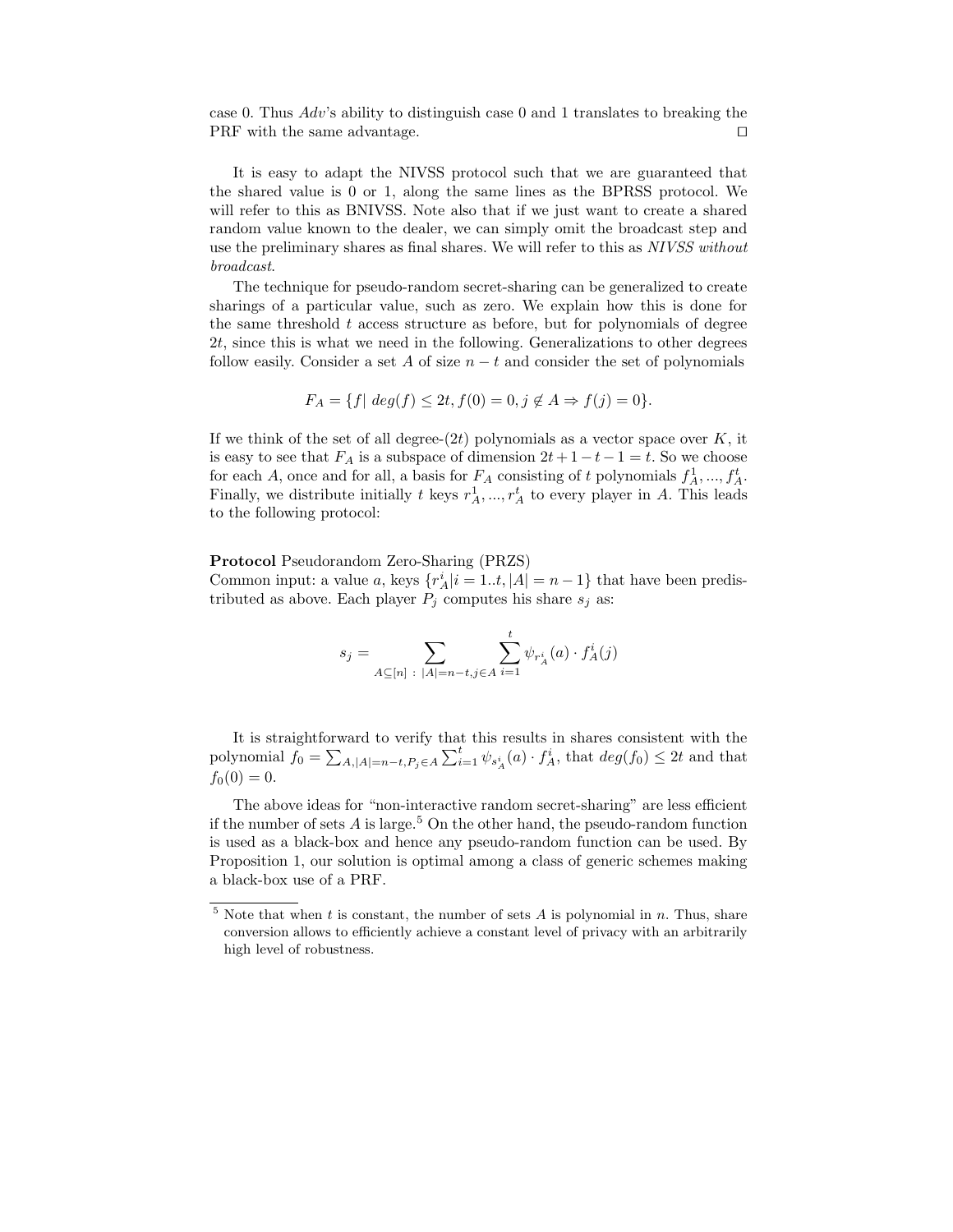Distributed PRFs An immediate application of the basic PRSS protocol described above is to the problem of distributing pseudorandom functions (or KDCs), studied by Naor, Pinkas and Reingold [27]. A distributed PRF should allow a client to query its value on any chosen input  $a$  by contacting  $n$  servers, where the output should remain private from any collusion of  $t$  servers. Moreover, even if  $t$  servers are actively corrupted, the client should still learn the right output. A simple solution to this problem is to use the PRSS protocol, where the client sends a to each server  $P_j$  and receives  $s_j$ , the corresponding Shamir-share of the output, in return. A similar scheme that was suggested in [27] relies on replicated PRFs but does not use share conversion. Thus, the communication complexity of the scheme from [27] is very high, as servers are required to send all replicated shares to the client.

#### 4.1 Applications to Secure Multiparty Computation

We show how the pseudorandom secret-sharing approach can be used to securely compute low-degree polynomials via an efficient two-round protocol. We then discuss an extension of this result to general functions.

It will be convenient to use the following model for secure computation: the input will be supplied by m input clients  $I_1, ..., I_m$ . The computation will be performed by *n servers*  $P_1, ..., P_n$ . The outputs are to be distributed to *v output clients*  $O_1, ..., O_v$ . Since one player can play several of these roles, this is a generalization of the standard model, which fits well with the applications we give later. We will assume that input clients can broadcast information to the servers and we also assume secure point to point channels between servers and output clients. A typical protocol will have the following two-round structure: in Round 1 each input client broadcasts values to the servers (one value for each input) and in Round 2 each server sends (over a secure channel) a message to each output client. For some applications Round 1 will not be necessary, in which case we get fully non-interactive protocols.

We assume an adversary that can corrupt any number of clients and up to t servers. We consider both the case of a passive and an active adversary. The adversary is for now assumed to be static (non-adaptive).

We will make the following set-up assumptions: sets of keys for a pseudorandom function have been distributed to input clients and servers, such that each input client can act as the dealer in the NIVSS protocol and the servers can execute the PRSS and PRZS protocols.

Secure computation of low-degree polynomials. We show how to securely compute the value of a degree d multivariate polynomial  $Q()$  in m variables, where  $I_i$  supplies the j-th variable  $x_i$ . We assume that the output value  $Q(x)$  is to become known to all output clients. Generalizations to more input variables, more polynomials and different polynomials for different output clients follow easily. For a passive adversary, we assume  $dt < n$ , while for an active adversary we assume  $(d+2)t < n$ . The protocol proceeds as follows: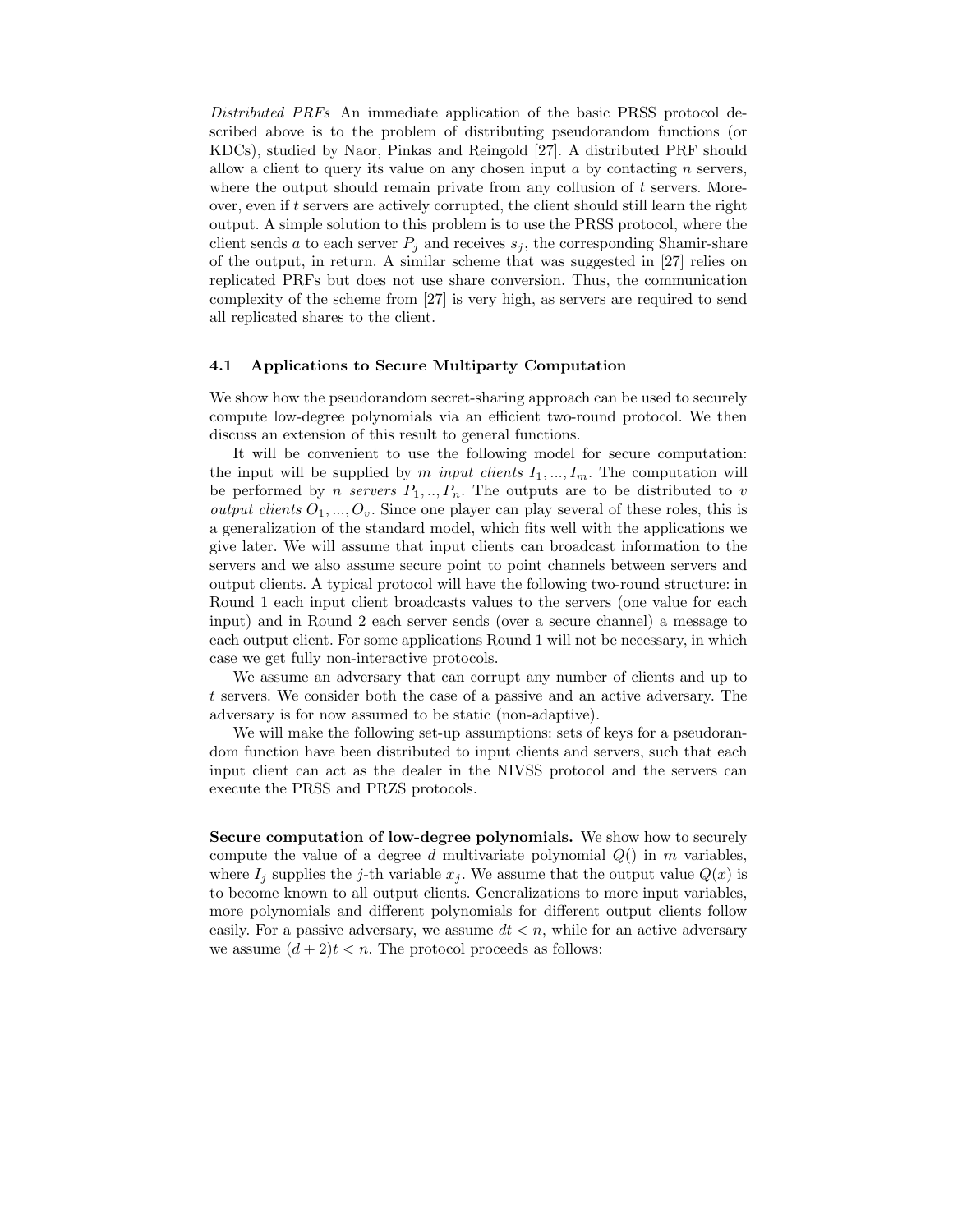- 1. In round 1, each input client  $I_i$  acts as the dealer in the NIVSS protocol using  $x_j$  as his private input. (If the inputs  $x_i$  should be restricted to take binary values, BNIVSS is used instead of NIVSS.) Let  $x_{i,i}$  be the share obtained by server  $P_i$ . We execute the PRZS protocol adapted such that we create shares of a degree dt polynomial that evaluates to 0 on 0. Let  $z_i$  be the share obtained by  $P_i$ . Each  $P_i$  now computes  $Q(x_{1,i},...,x_{m,i}) + z_i$ .
- 2. In round 2, each server sends  $Q(x_{1,i},...,x_{m,i}) + z_i$  to all output clients.
- 3. Each output client considers the values it receives as values of a degree  $dt$ polynomial  $f$  - where up to  $t$  values may be wrong if the adversary is active. He reconstructs the value  $f(0)$  (using standard error correction in the active adversary case) and defines this to be his output.

Note that if we only wanted to compute shares of the value  $Q(x_1, ..., x_m)$  we could do this by simply omitting steps 2 and 3. Using Canetti's definition of secure function evaluation from [9], we get:

**Theorem 3.** The above protocol computes the function  $Q(x_1, ..., x_m)$  securely against a passive, static adversary if  $dt < n$  and against an active, static adversary if  $(d+2)t < n$ .

Proof sketch. For some adversary Adv, the required Ideal model adversary, or simulator, works as follows: it simulates the broadcast of honest input clients by broadcasting random values. Since it knows the keys that corrupt input clients use in the NIVSS protocols, it can compute the values that these clients are sharing, and send them to the ideal functionality. Note that it also knows the keys held by corrupt servers so it can compute the share  $sh_j = Q(x_{1,i},...,x_{m,i}) + z_i$ that each corrupt  $P_j$  holds of the result. When given the output value y, it therefore chooses a random polynomial f such that  $f(0) = y$  and  $f(j) = s_j$  for each corrupt  $P_j$ . And for each honest  $P_i$ , it sends  $f(i)$  to corrupt output clients in round 2, to simulate the contributions of honest servers to the result.

To argue that the simulation works, we can argue along the same lines as for Lemma 3. If for some adversary  $Adv$  and some set of inputs  $x_1, ..., x_m$ , the output from the real process could be distinguished from that of the ideal process, we could build an algorithm *Alg* for breaking the pseudorandom function. Alg will have oracle access to  $\psi_s$ ) for all keys s not known to  $Adv$ , or to a set of random oracles. Alg will now use the given inputs  $x_1, ..., x_m$  and keys for the corrupt players that it chooses itself, to execute the protocol with Adv. It emulates the honest players according to the protocol, except that it calls its oracles whenever an honest player would have used a key not known to Adv. One can now verify that if the oracles contain pseudorandom functions, we produce output distributed exactly as in the real process, whereas of they are random, we produce output according to the ideal process. It is in this last part that we need  $dt < n$   $((d+2)t < n)$  since this ensures that the polynomial f reconstructed by the honest output clients will determine the correct output value  $y$ , regardless of whether f was constructed by the simulator or by  $Alq$ .

Thus the ability to distinguish between the real and the ideal process translates to breaking the pseudorandom function with the same advantage.  $\Box$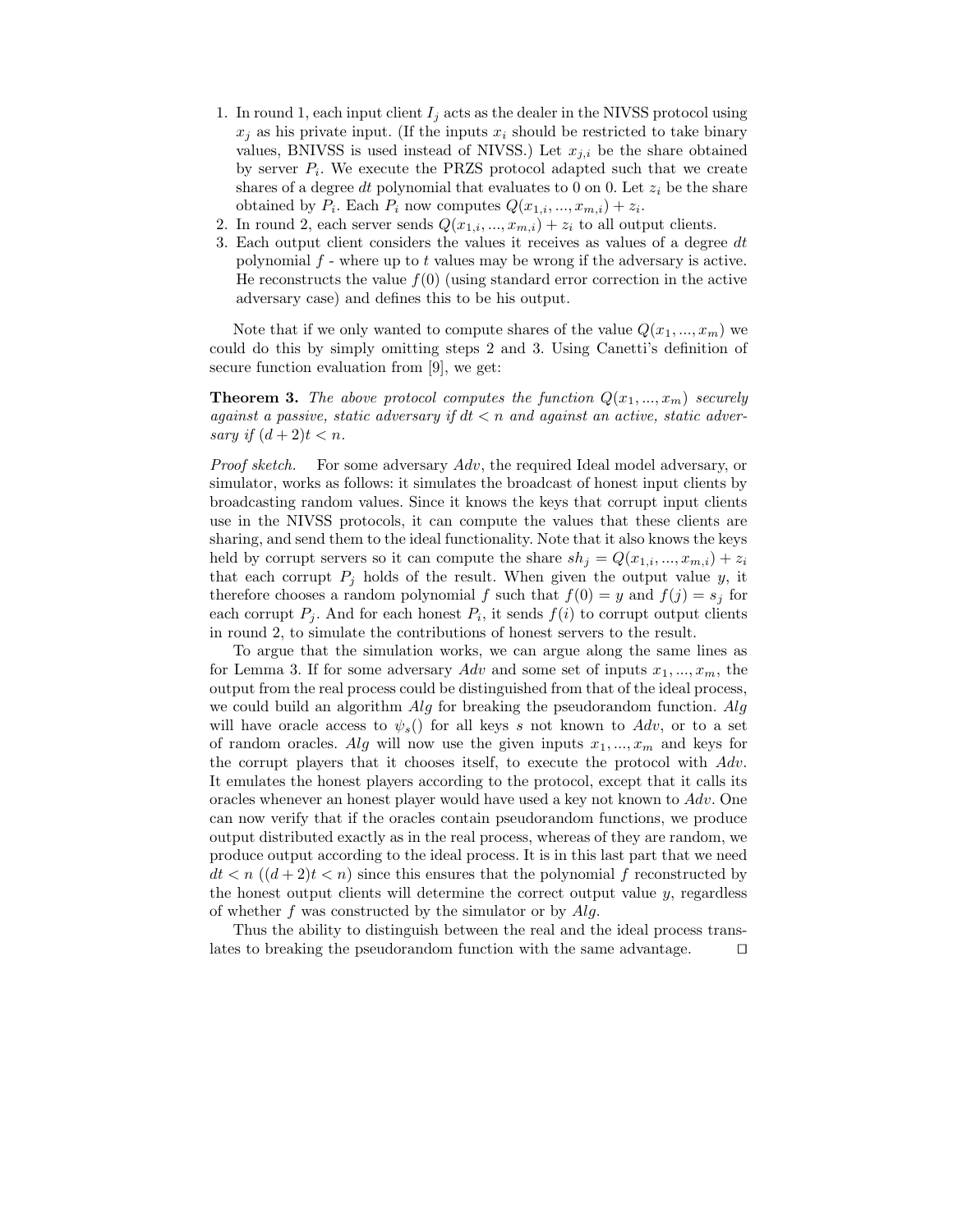Note that this result extends easily to computing polynomials where some of the inputs are to be chosen at random: we just use the PRSS protocol to create shares of these inputs.

General MPC in 2 rounds. Using known techniques, one can reduce the secure computation of general functions to that of degree-3 polynomials. In case of functions that can be efficiently represented by (boolean or arithmetic) branching programs, such a reduction is given by constructions of randomizing polynomials from [21, 22]. A similar reduction for arbitrary (polynomial-time computable) functions is possible under standard intractability assumptions [1]. Alternatively, it is possible to modify the garbled circuit technique of Yao [31] and Beaver, Micali and Rogaway [2] to obtain 2-round protocols for arbitrary functions using our protocol for degree-3 polynomials. Using either approach, one can get 2 round general MPC protocols with security threshold  $t < n/3$  ( $t < n/5$ ) in the passive (active) case.

Distributing a trusted dealer. An important class of multi-party functionalities are those that distribute correlated random resources to output clients (without taking any inputs). For such functionalities, we can distribute a trusted dealer via a totally non-interactive protocol in which each server send a single message to each output client. Applications of such functionalities range from emulating a trusted poker dealer to providing players with correlated resources for general MPC protocols (e.g., [14, 16]). For the applications to threshold cryptography, discussed next, we use a similar approach but rely on the special structure of the relevant functionalities to gain better efficiency.

#### 4.2 Applications to Threshold Cryptography

As mentioned above, low-degree polynomials that take only random inputs, possibly along with other inputs that have been pre-shared, can be securely computed in only one round using our techniques. In this section, we show that this efficiently extends to functions defined over finite groups of prime order, involving exponents that are low degree polynomials. It will later become clear how such functions can be used to handle problems in threshold cryptography without interaction.

We will assume that we work in a fixed finite group  $G$  of prime order  $q$ , such as a subgroup of  $Z_p^*$ , where q divides  $p-1$ . Furthermore, we assume we have an ideal implementation of a function that chooses a vector  $X = (x_1, ..., x_u) \in Z_q^u$ , secretshares these values according to Shamir's scheme with polynomials of degree  $\leq t$ , and outputs shares  $x_{i,j}$ ,  $j = 1..u$ , to each server  $P_i$ . Finally, the function chooses and distributes seeds as required for the PRSS and PRZS protocols we described earlier. This corresponds to the key generation phase in a threshold cryptosystem.

We assume as usual an adversary that corrupts at most  $t$  servers. For simplicity, we assume first that the adversary is static and passive. Consider a randomized function  $\Phi()$ , which we will define using a fixed set of multivariate degree 2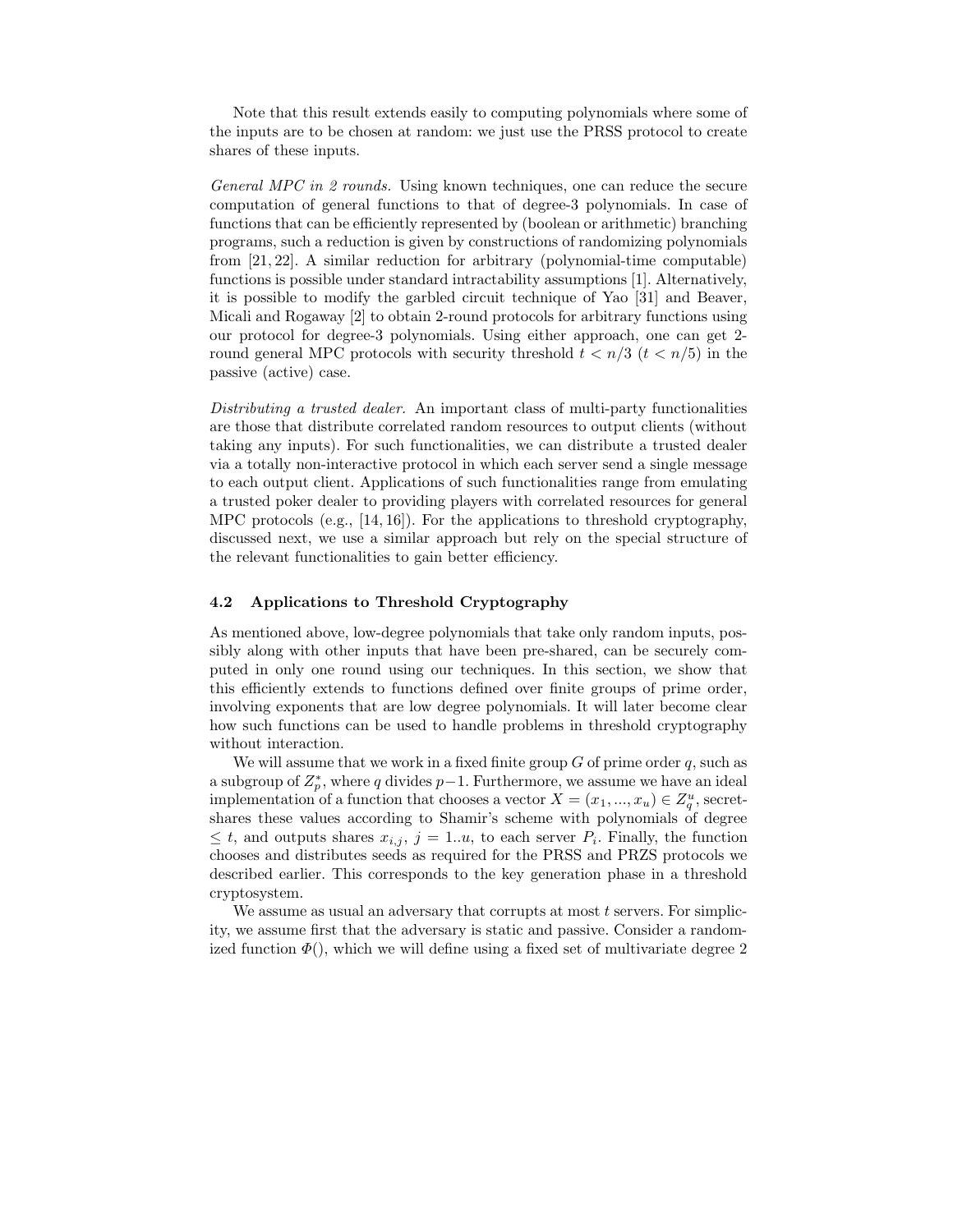polynomials  $Q_1(X, R), ..., Q_w(X, R)$  (the following extends trivially to small degrees larger than 2, but degree 2 is all we will need in the following). To compute the function, all servers input the shares they received earlier, while an input client broadcasts elements  $g_1, ..., g_w \in G$  to the servers. We need that the shares supplied by servers uniquely determine  $X$ . This is always the case if the adversary is passive, and is also the case for an active adversary, provided  $t < n/3$ . The function outputs to all players the element

$$
\Phi(g_1, ..., g_w, \{x_{i,j} | i = 1..n, j = 1..u\}) = g_1^{Q_1(X,R)} \cdots g_w^{Q_w(X,R)}
$$

where  $R = (r_1, ..., r_v) \in Z_q^v$  consists of v uniformly random numbers. We let  $\sum_{i=1}^{n} \lambda_i f(i)$  for any polynomial f with  $deg(f) < n$ .  $(\lambda_1, ..., \lambda_n)$  be chosen as Lagrange interpolation coefficients such that  $f(0)$ 

To build a protocol for evaluating  $\Phi()$ , we use a technique similar to what we used before, but we now put everything "in the exponent": assuming players have shares of the  $x_i$ 's and  $r_i$ 's, they can compute the "same" expression as in the definition of  $\Phi$ , using their respective shares in place of the  $x_i$ 's and  $r_i$ 's. When each local result is broadcast, one can find the answer using interpolation "in the exponent". And even though the shares of the  $r_i$ 's are not predistributed, we can create them non-interactively using PRSS. Also as previously, we need to randomize the degree 2t polynomial that is (implicitly) revealed, using the PRZS technique.

#### **Protocol** Compute  $\Phi()$

1. Each server  $P_i$  computes a share  $r_{i,i}$  of a pseudorandom value  $r_j$ , for  $j = 1..v$ , as well as a share  $t_i$  in a degree- $(2t)$  sharing of 0, as described in protocols PRSS and PRZS. Let  $R_i = (r_{1,i},...,r_{v,i})$  and  $X_i = (x_{1,i},...,x_{u,i})$ . He sends to the output client(s) the group element

$$
G_i = g_1^{Q_1(X_i, R_i)} \cdots g_w^{Q_w(X_i, R_i)} g_1^{t_i}
$$

2. The output client(s) compute the output as  $\prod_{i=1}^{n} G_i^{\lambda_i}$ .

For the above protocol, one can prove the following:

**Theorem 4.** Assuming a passive, static adversary,  $t < n/2$ , and that  $\psi$ . (used in the pseudo-random secret-sharing) is a pseudo-random function, the above protocol computes  $\Phi()$  securely.

*Proof sketch.* Rewriting the definition of  $\Phi$ () by expressing all group elements as powers of some fixed generator  $g$  of  $G$ , it is clear that the output value is of form  $g^{Q(X,R)}$  for some multivariate degree 2 polynomial. Hence, from an information theoretic point of view, we are in fact computing  $Q(X, R)$  using exactly the protocol we saw earlier. Therefore, essentially the same proof as for the earlier  $\Box$  protocol applies here.  $\Box$ 

Note that since we need to assume that the number of servers is small in order to use PRSS in the first place, the results from [10] imply that this same protocol is also adaptively secure.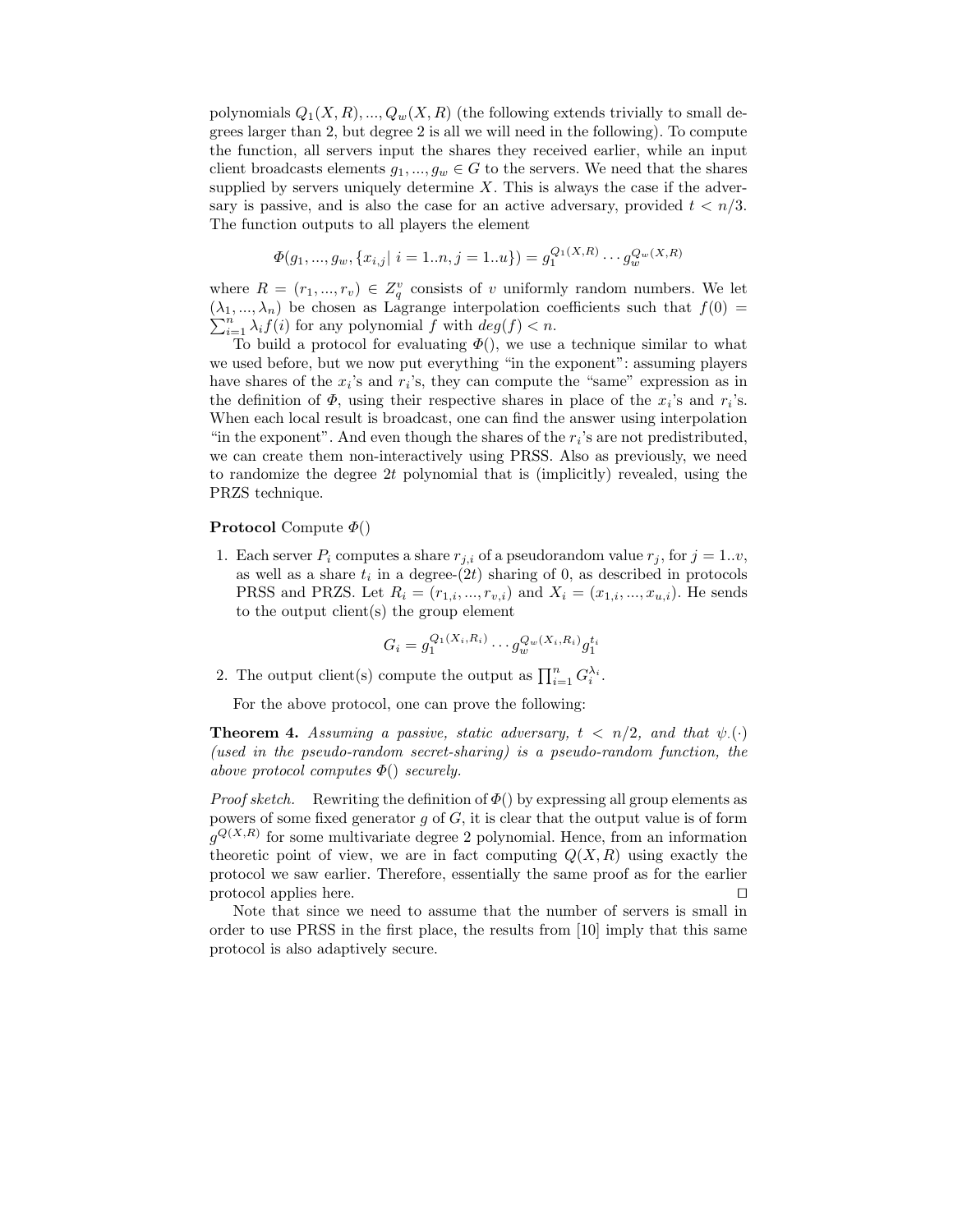For the case of an active, static adversary, we can use the same protocol, provided that  $t < n/4$  and that we make a modification in the final step. In the earlier protocol for computing low-degree polynomials, we could use standard error correction, but this will not work here. We are faced with elements  $G_1, ..., G_n$  and all we know is that all but t of them are of form  $G_i = g^{f(i)}$  for some polynomial  $f$  of degree at most  $2t$ . Since we cannot expect to compute discrete logs, direct error correction does not apply.

Since the number of servers is small, one option is to find the correct subset by exhaustive search. But this may not be entirely satisfactory. We do have to assume that servers have enough memory and computing power to handle such a problem (in order to carry out the PRSS protocol). But in a real application, we may not want to assume this about the clients.

We sketch a solution to this using results from [13]. We will assume two-level sharings, that is the  $x_i$ 's have been shared and then the shares have themselves been shared using degree t polynomials. If  $x_{j,i}$  is  $P_i$ 's share,  $P_i$  also receives as part of his share the polynomial used for sharing  $x_{i,i}$ . We will use the same type of two-level sharing for the random  $r_j$ 's and for the degree 2t sharing of 0. This can all be done non-interactively by our results on general share conversion, because such a two-level sharing is a linear scheme.

Hence, when  $P_i$  claims that the value  $G_i$  he contributes really satisfies  $G_i =$  $g_1^{Q_1(X_i,R_i)}\cdots g_w^{Q_w(X_i,R_i)}g_1^{t_i}$ , we can assume that the exponents are shared among the servers using degree- $(2t)$  polynomials and  $P_i$  knows the polynomials that have been used. Therefore the value can non-interactively be shown to be correct using a straightforward generalization of the techniques from [13].

**Theorem 5.** Assuming an active, static adversary,  $t < n/4$ , and that  $\psi$ . (used in the pseudo-random secret-sharing) is a pseudo-random function, the above protocol, modified as described for active adversaries, computes  $\Phi()$  securely (and non-interactively).

We expect that this general technique will be useful in many contexts. Below we give a few examples for applications to some concrete threshold cryptosystems.

Threshold Cramer-Shoup. Canetti and Goldwasser [11] proposed a threshold version of the Cramer-Shoup cryptosystem, the first really efficient public-key system that could proved secure under chosen ciphertext attacks, without assuming random oracles.

This scheme works in a group  $G$  of order  $q$  as we did above. The private key is  $(x_1, x_2, y_1, y_2, z)$ , all chosen at random in  $Z_q$ . The public key consists of a number of elements in G, namely  $g_1, g_2, c = g_1^{x_1} g_2^{x_2}, d = g_1^{y_1} g_2^{y_2}, h = g_1^z$ .

A ciphertext is a 4-tuple of elements  $(u_1, u_2, e, v)$ . To decrypt, one computes a value  $\alpha$  from the ciphertext using a public hash function. Then we set  $v' =$  $u_1^{x_1+y_1\alpha}u_2^{x_2+y_2\alpha}$ . We choose  $r \in \overline{Z_q}$  at random and compute  $b = u_1^z(v'v^{-1})^r$ . Finally, the output (which will be the decrypted message if the ciphertext was valid) is  $eb^{-1}$ .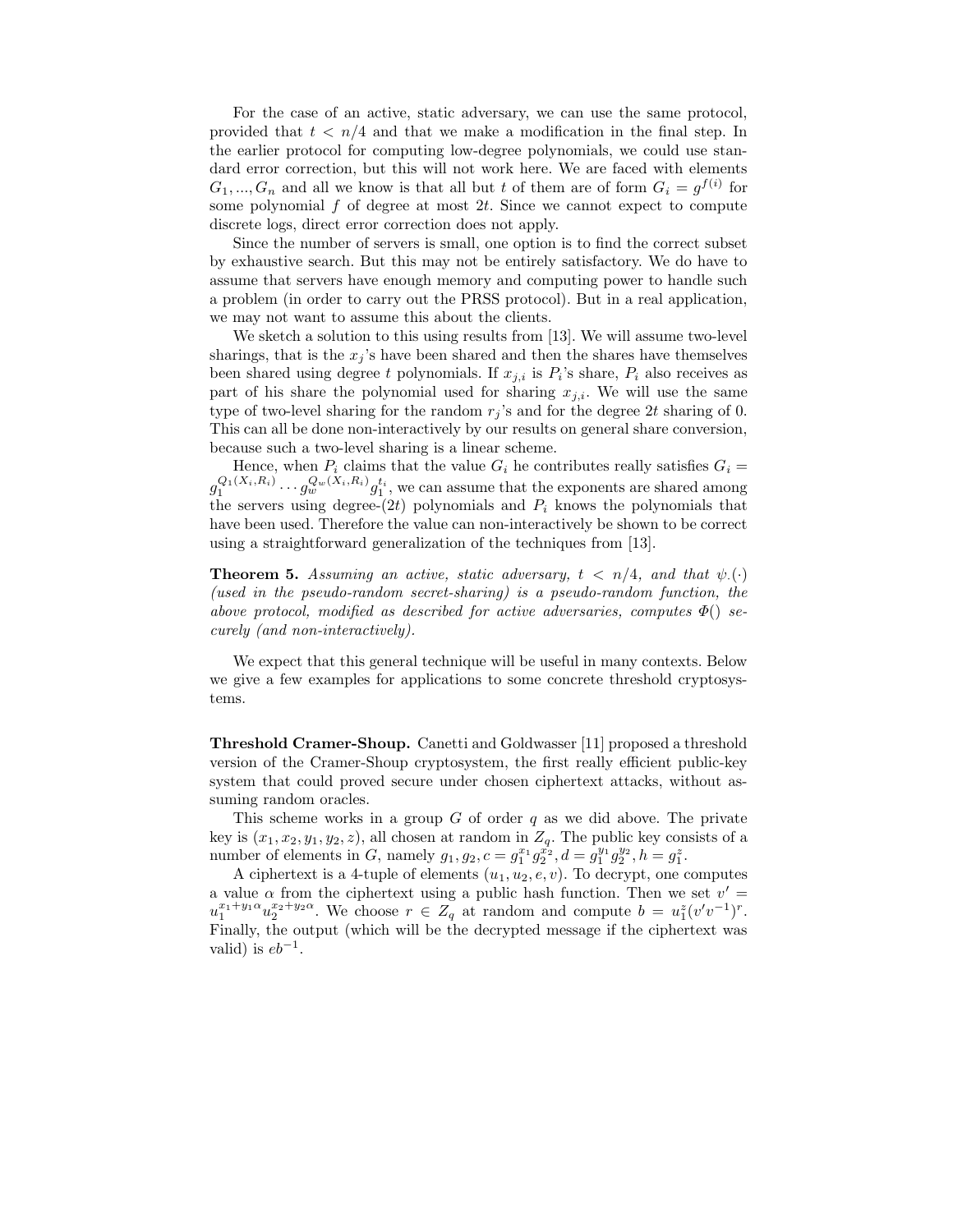The randomization introduced by  $r$  is a modification of the original scheme suggested in [11] to maintain CCA security even if one defines the decryption algorithm to output  $b$  always - instead of an error message in case the ciphertext was invalid. Clearly, if one can securely compute b assuming that  $x_1, x_2, y_1, y_2, z$ have been pre-shared, a secure threshold version of the scheme follows. In [11] this was done non-interactively, essentially assuming that a number of random values had been pre-shared, so they could play the role of r. This resource runs out quickly since r-values cannot be reused, so this is not a satisfactory solution. Indeed Canetti and Goldwasser asked whether it was possible to create shares of  $r$  pseudorandomly without interaction. This is exactly possible using our techniques. Indeed by rewriting, the value we need to compute is

$$
b = u_1^{z+x_1r + \alpha y_1r} u_2^{x_2r + \alpha y_2r} v^{-r}
$$

It should be clear that this expression is a special case of the (class of) function(s)  $\Phi$ . Hence a protocol for computing b securely follows immediately from the protocols for computing  $\Phi$ , both in the passive and active adversary case. We also obtain the same bounds on t as in [11]  $<sup>6</sup>$ .</sup>

Threshold Signatures. It is known how to obtain efficient non-interactive threshold signatures in the random oracle model based on RSA, see for instance [29]. If we drop the random oracle assumption, things seem to be much more difficult. We do know efficient secure signature schemes that need no random oracles [15, 17], but it is not at all clear how one could design a non-interactive threshold version of those schemes.

However, we can make use of the fact that Boneh and Boyen in [8] suggested a fully secure ID based encryption scheme without random oracles. A more efficient scheme was suggested by Waters in [30].

Briefly, an ID based encryption scheme has a public key  $pk$ , and a master secret key sk. Each user has an identity ID, and using the master key one can derive a secret key  $sk_{ID}$  for this user. Knowing only the ID, it is possible to encrypt a message such that only the user who knows  $sk_{ID}$  can decrypt.

Our interest in this comes from the fact that any such scheme implies a signature scheme, with public key  $pk$  and private key  $sk$ . To sign a string, one thinks of it as an identity and uses sk to extract  $sk_{ID}$  which now plays the role of a signature. The security properties of the ID based scheme imply security of the signature scheme in a natural way.

The scheme of  $|30|$  works in a prime order group G equipped with a bilinear mapping (which we do not have to consider explicitly here). Keys are generated as follows: fix a generator g of G, choose a random  $\alpha \in Z_q$  and set  $g_1 = g^{\alpha}$ . Also pick random elements  $g_2, u', u_1, ..., u_l$  where l is the length of identities. Then the public key is  $g, g_1, g_2, u', u_1, ..., u_l$  and the master secret key is  $g_2^{\alpha}$ . The secret

<sup>&</sup>lt;sup>6</sup> In the active case, it was claimed in [11] that their solutions work for  $t < n/3$  noninteractively and for  $t < n/2$  with interaction, but this is not correct. The authors of [11] have confirmed that the correct bounds are  $t < n/4$  and  $t < n/3$ , respectively.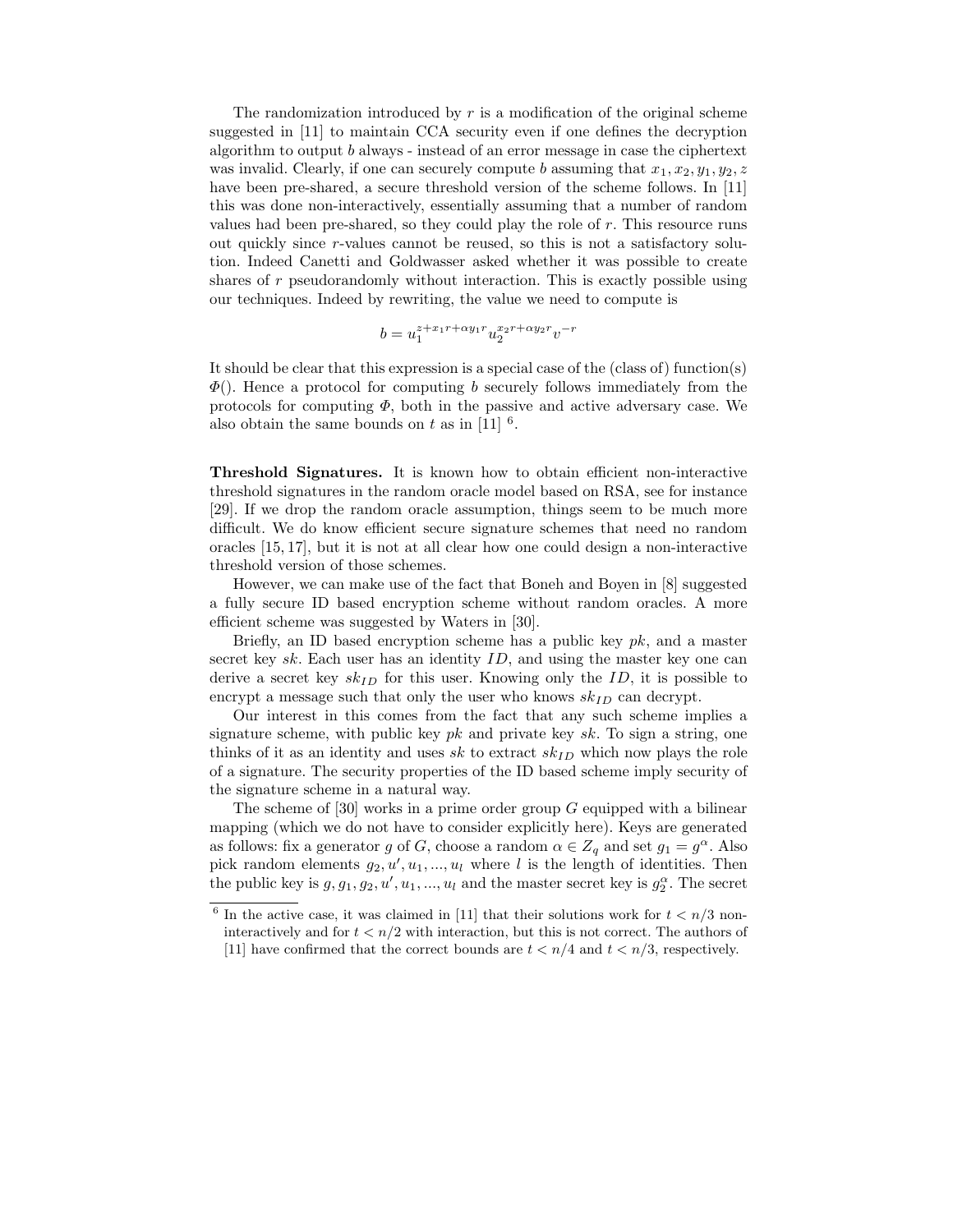key corresponding to identity v where the *i*'th bit of v is  $v_i$  is constructed by choosing r at random and setting  $sk_{ID}$  to be the pair

$$
sk_{ID} = (g_2^{\alpha}(u' \prod_{i \in V} u_i)^r, g^r)
$$

where V is the set of indices such that  $v_i = 1$ . Now, since  $u' \prod_{i \in V} u_i$  is an element all players can compute by themselves, also this expression is a special case of our function  $\Phi$ . It follows that the protocol for computing  $\Phi$  can be used to compute, non-interactively and securely, a signature in the scheme derived from [7].

This is the first non-interactive threshold signature scheme that can be shown secure without random oracles. We note that concurrently and independently from our work, Boneh and Boyen have recently found a different technique for distributing this signature scheme. This method is tailored to their scheme and does not use share conversion based techniques. It scales better w.r.t. the number of players than our method, but is less general. For instance, our technique also applies directly to distribute non-interactively the recent signature scheme by Camenisch and Lysyanskaya [12]. This leads to a distributed signature scheme with a much smaller public key than starting from Waters' scheme, and it also implies a distributed implementation of the authorities issuing credentials in their anonymous credential scheme.

## References

- 1. B. Applebaum, Y. Ishai, and E. Kushilevitz. Computationally private randomizing polynomials and their applications. Manuscript, 2004.
- 2. D. Beaver, S. Micali, and P. Rogaway. The round complexity of secure protocols (extended abstract). In Proc. of 22nd STOC, pages 503-513, 1990.
- 3. D. Beaver and A. Wool. Quorum-based secure multi-party computation. In Proc. of EUROCRYPT '98, LNCS 1403, Springer Verlag, pages 375–390, 1998.
- 4. A. Beimel. Secure schemes for secret sharing and key distribution. PhD thesis, Technion, 1996.
- 5. A. Beimel, Y. Ishai, E. Kushilevitz, and J. F. Raymond. Breaking the  $O(n^{1/(2k-1)})$ Barrier for Information-Theoretic Private Information Retrieval. In Proceedings of the 43rd IEEE Conference on the Foundations of Computer Science (FOCS '02), pages 261–270, 2002.
- 6. J. Benaloh and J. Leichter. Generalized secret sharing and monotone functions. In Proc. of CRYPTO '88, LNCS 403, Springer Verlag, pages 27–35, 1990.
- 7. D. Boneh and X. Boyen. Efficient Selective Identity-based Encryption. In Proc. of Eurocrypt '04.
- 8. D. Boneh and X. Boyen. Secure Identity-Based Encryption Without Random Oracles. In Proc. of Crypto '04.
- 9. R. Canetti. Security and composition of multiparty cryptographic protocols. In J. of Cryptology, 13(1), 2000.
- 10. R. Canetti, I. Damgård, S. Dziembowski, Y. Ishai, and T. Malkin. On Adaptive vs. Non-adaptive Security of Multiparty Protocols. In J. of Cryptology, 17(3), 2004. Preliminary version in Eurocrypt '01.